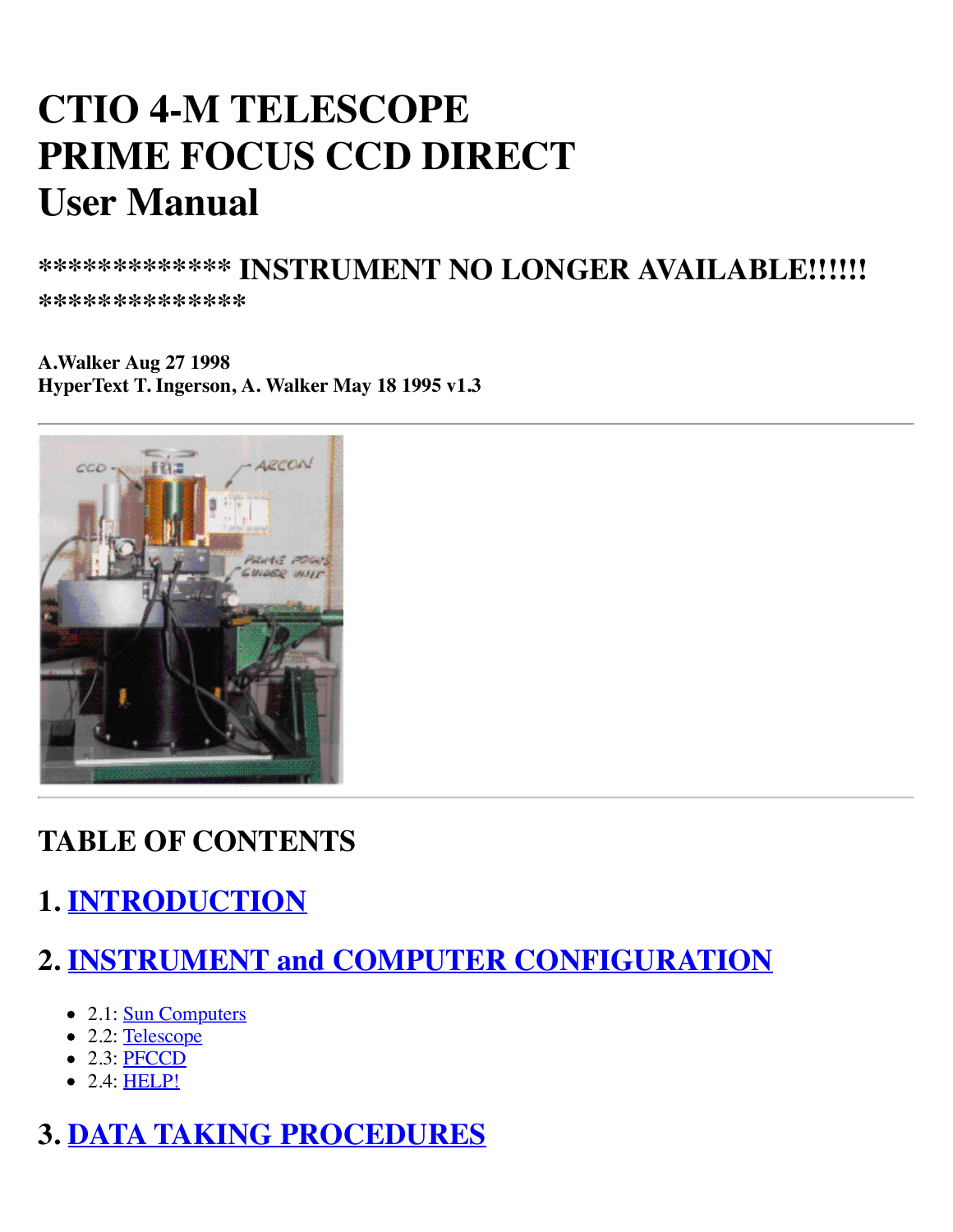- 3.1: [Introduction](http://www.ctio.noao.edu/pfccd/pfccd.html#3.1)
- 3.2: [Starting Up and some miscellaneous advice](http://www.ctio.noao.edu/pfccd/pfccd.html#3.2)
- 3.3: [Instrument Setup and Checkout](http://www.ctio.noao.edu/pfccd/pfccd.html#3.3)
	- 3.3.1 [Zero \(Bias\) exposures](http://www.ctio.noao.edu/pfccd/pfccd.html#3.3.1)
	- 3.3.2 [White Spot exposures](http://www.ctio.noao.edu/pfccd/pfccd.html#3.3.2)
	- $\circ$  3.3.3 <u>Dark exposure</u>
	- o 3.3.4 [Shutter timing](http://www.ctio.noao.edu/pfccd/pfccd.html#3.3.4)
- 3.4: [Calibration Frames](http://www.ctio.noao.edu/pfccd/pfccd.html#3.4)
	- 3.4.1: [Zero \(Bias\) exposures](http://www.ctio.noao.edu/pfccd/pfccd.html#3.4.1)
	- 3.4.2: [Dome Flat Fields](http://www.ctio.noao.edu/pfccd/pfccd.html#3.4.2)
	- 3.4.3: [Twilight Sky Flat Fields](http://www.ctio.noao.edu/pfccd/pfccd.html#3.4.3)
	- 3.4.4: [Dark Sky Flat Fields](http://www.ctio.noao.edu/pfccd/pfccd.html#3.4.4)
- 3.5: [Night Time Procedures](http://www.ctio.noao.edu/pfccd/pfccd.html#3.5)
	- $\circ$  3.5.1: [Start of the night procedures](http://www.ctio.noao.edu/pfccd/pfccd.html#3.5.1)
	- 3.5.2: [Focussing the telescope](http://www.ctio.noao.edu/pfccd/pfccd.html#3.5.2)
	- 3.5.3: [CCD tilt and Rotation](http://www.ctio.noao.edu/pfccd/pfccd.html#3.5.3)
	- 3.5.4: [The TV camera](http://www.ctio.noao.edu/pfccd/pfccd.html#3.5.4)
	- 3.5.5: [Guider Operation](http://www.ctio.noao.edu/pfccd/pfccd.html#3.5.5)
- $\bullet$  3.6: [Observing](http://www.ctio.noao.edu/pfccd/pfccd.html#3.6)
	- 0 3.6.1: [Finding your object](http://www.ctio.noao.edu/pfccd/pfccd.html#3.6.1)
	- 3.6.2: [Exposure times](http://www.ctio.noao.edu/pfccd/pfccd.html#3.6.2)
	- $\circ$  3.6.3: [Bad pixels](http://www.ctio.noao.edu/pfccd/pfccd.html#3.6.3)
	- 3.6.4: [Standard stars](http://www.ctio.noao.edu/pfccd/pfccd.html#3.6.4)

# **4. [DETECTOR CHARACTERISTICS](http://www.ctio.noao.edu/pfccd/pfccd.html#4)**

- 4.1: [General Principles](http://www.ctio.noao.edu/pfccd/pfccd.html#4.1)
- 4.2: [Detector Options](http://www.ctio.noao.edu/pfccd/pfccd.html#4.2)
- 4.3: [Detector Notes](http://www.ctio.noao.edu/pfccd/pfccd.html#4.3)
	- 4.3.1: [The Tek 1024 CCD](http://www.ctio.noao.edu/pfccd/pfccd.html#4.3.1)
	- 4.3.2: [The Tek 2048 CCD](http://www.ctio.noao.edu/pfccd/pfccd.html#4.3.2)
	- 4.3.3: [The Thomson CCD](http://www.ctio.noao.edu/pfccd/pfccd.html#4.3.3)
- 4.4: [Detector Control Options](http://www.ctio.noao.edu/pfccd/pfccd.html#4.4)
	- 4.4.1: [CCD readout format](http://www.ctio.noao.edu/pfccd/pfccd.html#4.4.1)
	- 4.4.2: [Binning](http://www.ctio.noao.edu/pfccd/pfccd.html#4.4.2)
	- 4.4.3: [Preflash Time](http://www.ctio.noao.edu/pfccd/pfccd.html#4.4.3)
	- $\circ$  4.4.4: [Gain](http://www.ctio.noao.edu/pfccd/pfccd.html#4.4.4)
- 4.5: [CCD scales at various foci](http://www.ctio.noao.edu/pfccd/pfccd.html#4.5)

# **APPENDIX I: [Filters for CCD Imaging](http://www.ctio.noao.edu/pfccd/pfccd.html#APPENDIX%20I)**

# **APPENDIX II: [Gain and Readout Noise Calculations](http://www.ctio.noao.edu/pfccd/pfccd.html#APPENDIX%20II)**

# **1. INTRODUCTION**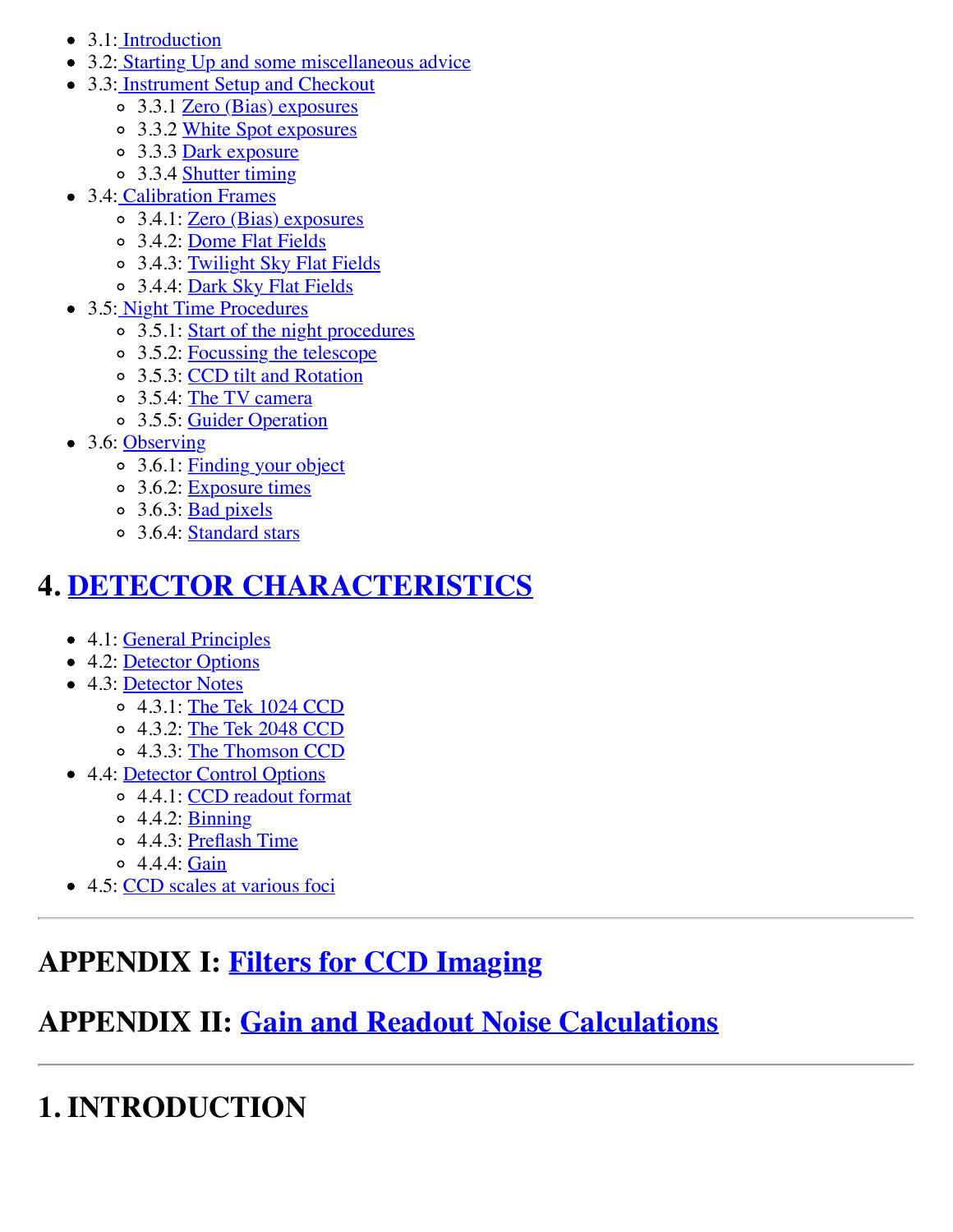At CTIO all CCDs are now operated using ARCON controllers. These controllers consist of a small box bolted to the dewar, which contains all the electronics needed to operate that particular CCD, followed by a fiber-optic link to a TRAM BOX "Silicon City" which sits beside a SUN 10/41 computer to which it is connected. A real-time display is attached to the TRAM box. Apart from gains in reliability (compared to our old VEB controllers) expected to follow from the affixing of the CCD dewar to its electronics, the use of fiber-optics, and the great attention that has been paid to mechanical and electronic construction, there are a number of performance gains:

- quad channel readout for CCD's with multi-amplifiers
- unsigned 16 bit data (0-65535) allows greater dynamic range
- dc coupled preamp means no memory of image in overscan
- $\bullet$  real time display with saturated pixels in red, any orientation is possible
- direct data interface to SUN/IRAF
- faster readout in single channel mode for most CCD's

The conversion to Arcon's is an unfortunately rather slow process, due to the need to schedule the CCD's we have, implement new CCD's, and also to convert instruments to operate in the new (SUN, Arcon, IRAF) environment. We are taking the opportunity to simultaneously update the motor controllers on some instruments, using STD Bus controllers, and where possible, DC and DC servo motors. At present we have the following ARCON's:

- Arcon 3.2, Tektronix 1024 #2 CCD
- Arcon 3.3, Tektronix 2048 #3 CCD (Dedicated to the 0.9m telescope)
- Arcon 3.5, Loral 3K CCD (4-m spectroscopy: Argus, RC, Echelle)
- Arcon 3.6, SITe 2048 #6 CCD
- Arcon 3.7, STIS 2048 #5 (Spare)
- Arcon 3.9, Loral 1K CCD (1.5m spectrograph)
- Arcon 3.17, SITe 2048 #5 CCD

Many of these CCDs are have four working amplifiers thus ensuring rapid readout. Detector characteristics (for direct-imaging CCDs) are summarized in section IV below. We will schedule the CCD that we think is the optimum one for your program, taking into consideration the device specifically requested on the Visitor Support Questionnaire and the proviso that in cases of conflict the larger telescope has priority. As indicated above, some CCDs (eg both Lorals) are in specialized dewars, while others are dedicated to a particular telescope (0.9m, Schmidt).

# **2. INSTRUMENT AND COMPUTER CONFIGURATION**

# **2.1 SUN computers**

Manuel Hernandez and Mauricio Navarrete (Tololo) are the computer specialists, and will be available for assistance with the Tololo computer systems. They will assign you a visitor account number on the SUN computer network. You will be the sole user of this account while you are at CTIO. The telescope has two SUN computers in the control room. The present configuration is that a SUN 10/41 (ctioa1) operates the Arcon and the PFCCD, but the data ends up on the disk of a fast Ultrasparc (ctioa7.) Due to the very large amounts of data generated by the larger CCDs, all data still on disk will only be keep until noon of the day following the completion of your observing run. You should also not fall behind in writing your data to tape. We have installed the KPNO "save-the-bits" scheme which will automatically save your raw data. The second SUN computer has peripherals (exabyte, dat drive, laser printer, mag tape drive, etc) attached. Both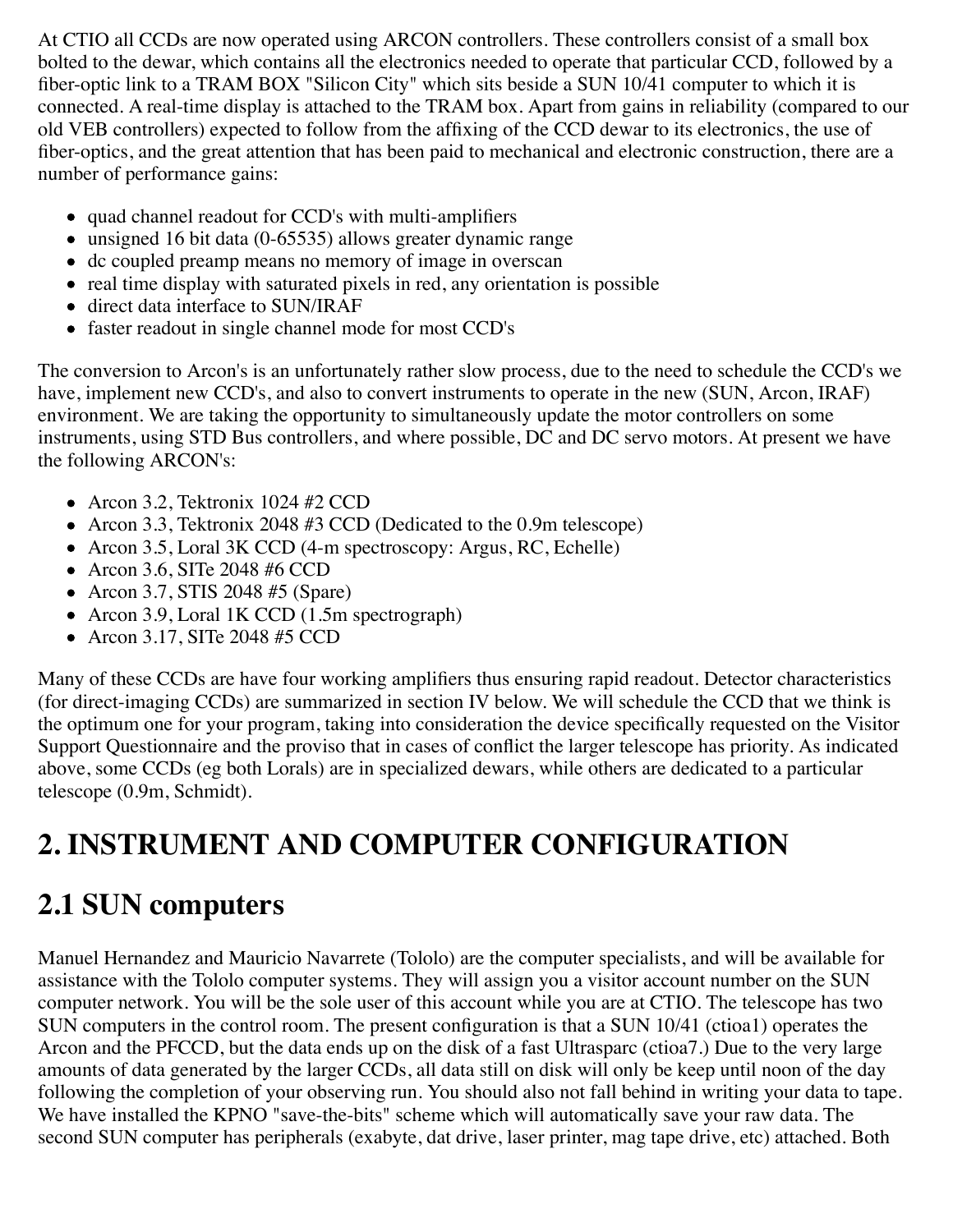are on the mountain Ethernet. You will find in the control room a full set of IRAF manuals, and COOKBOOKS containing advice and directions for reducing your data. **Refer also to the manual: "The [Arcon-IRAF Interface, A Preliminary User's Guide for Direct Imaging".](http://www.ctio.noao.edu/arcon/Arcon_IRAF_man.html)**

# **2.2 Telescope**

The 4m telescope will be operated by an Observing Assistant, who is familiar with the operation of both the telescope and the CCD system. The Observer Support section will have helped in the setup and will have checked out the instrument, and they will respond to any problems that might arise. The telescope should point to better than 10 arc sec rms, assuming accurate input co-ordinates. If the pointing is much worse than this then you should complain. The telescope control computer (TCS) is a VME bus computer with a program written in C, operating under VxWorks. The TCS computer will be operated by your Observing Assistant.

# **2.3 PFCCD**

All CTIO CCDs that are available for direct use can be installed at the f/2.8 prime focus imager of the CTIO 4-m telescope, which is shown below.



#### [Click on the image for a more detailed view.](http://www.ctio.noao.edu/pfccd/pfdwg.gif)

The CCD that has been used for all 4-m PF direct imaging is a Tektronix 2048, in recent times #6. This had a powered dewar window to compensate for the curvature of the CCD. See [section 4](http://www.ctio.noao.edu/pfccd/pfccd.html#4) for details.

The PFCCD imager must be used with a corrector. The only corrector currently used is the new four-element ADC (Atmospheric Dispersion Corrector). This corrector can compensate for atmospheric dispersion up to a zenith distance of 70 degrees, and by design can produce 0.25 arcsec images over most of a one degree diameter field. The corrector contains PSK3 and LLF1 glasses that have low UV transmission, while four of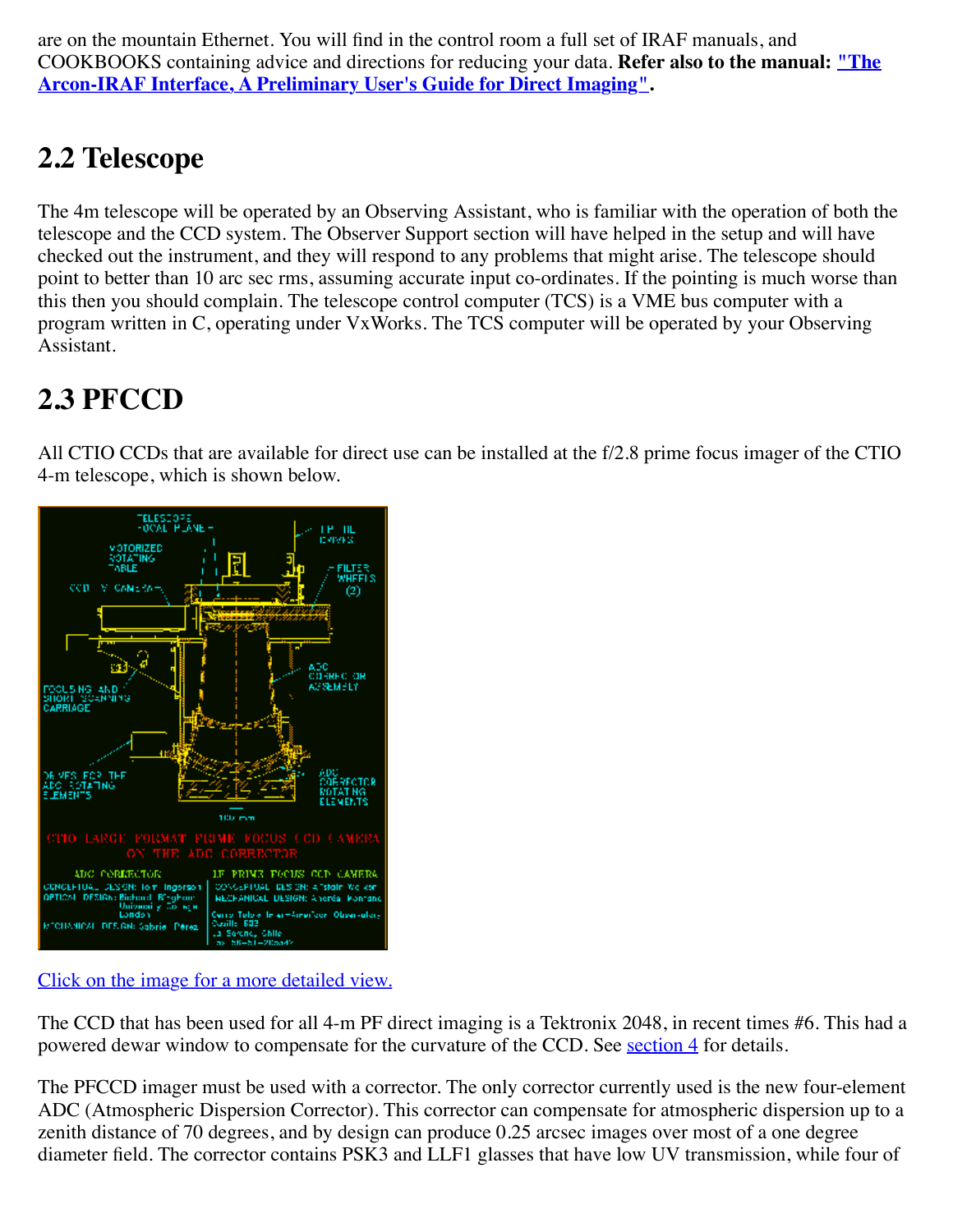the eight surface have an AR coating that cuts off sharply below 3400Å. Transmission of the corrector is nominally 74% at 3650Å, 54% at 3500Å , 31% at 3400Å, 11% at 3350Å and near-zero at 3300Å. Thus, with a suitably blue- sensitive CCD such as the Tektronix 2048, Johnson U band photometry should be possible but Strömgren u photometry will be marginal.

Behind the corrector are two filter wheels and an-off axis pick-off mirror for the CCDTV camera, followed by the CCD dewar. Each filter wheel can hold up to five 4-inch square filters, which must be less than 1 cm thick. Inserts are available for holding 4-inch round, 3-inch square and 2-inch square filters. The Tek 2048 is normally used with 4-inch filters although 3-inch filters used in the upper filter wheel will not vignette. See [Appendix I](http://www.ctio.noao.edu/pfccd/pfccd.html#APPENDIX%20I) for filter information.

The CCD is placed on-axis. The tilt and rotation of the CCD can be adjusted so that the CCD is accurately perpendicular to the optic axis, and aligned NSEW. The scale is 18.00 arcsec/mm. The CCD is focused by moving the entire PFCCD camera head (including filters and TV camera).

A field approx 26 arc min North of the optical axis is viewed by a Peltier cooled CCDTV camera with leaky memory for acquisition and guiding. The TV is on a scan table which can be moved to acquire a guide star, and in the future will be used to implement short-scanning. The TV has its own filter bolt with 4 positions the TV does not image through the CCD filter bolts. On moonless nights stars as faint as  $V = 21$  can easily be seen in a few-second exposure.

All hardware functions in the CCD camera head (with the exception of the CCD shutter and preflash) are controlled by a STD bus computer (actually a small stand-alone PC with non-volatile RAM disk). The operation of this computer should be transparent to the user, and all motor commands are initiated from the Arcon-IRAF user interface. The dewar tilt and rotation will have been adjusted at the start of the run and should not need to be altered. The telescope focus control and readout are available to the data acquisition program. This means that when a filter is changed the telescope and TV camera will automatically refocus according to tables of offsets entered in the **wheel1** and **wheel2** parameter sets. Focussing, either by the classical method of moving the telescope between positions, or by moving the charge on the CCD (preferred), is an automatic procedure.

#### **2.4 HELP!**

Observers needing further information should consult the following persons, in the first instance contacting people who are actually on Tololo at the time:

- General help on the mountain: Ricardo Venegas, Daniel Maturana (4.0-m, 1.5- m), Arturo Gomez, Eduardo Cosgrove (1.0-m, 0.9-m, Schmidt).
- General questions regarding observing procedures: Your staff contact or Alistair Walker Specifics concerning CCDs: Alistair Walker
- Arcon hardware: Tololo electronicers, Roger Smith
- Arcon software: Manuel Hernandez, Mauricio Navarrete, Jim Hughes
- Arcon user interface: Manuel Hernandez, Mauricio Navarrete, Nelson Saavedra, Steve Heathcote
- PFCCD Motor Control: Tololo Electronicers, Tom Ingerson
- Reduction and IRAF Procedures: Mauricio Navarrete, Manuel Hernandez
- Errors and omissions in this manual: Alistair Walker

# **3. DATA-TAKING PROCEDURES.**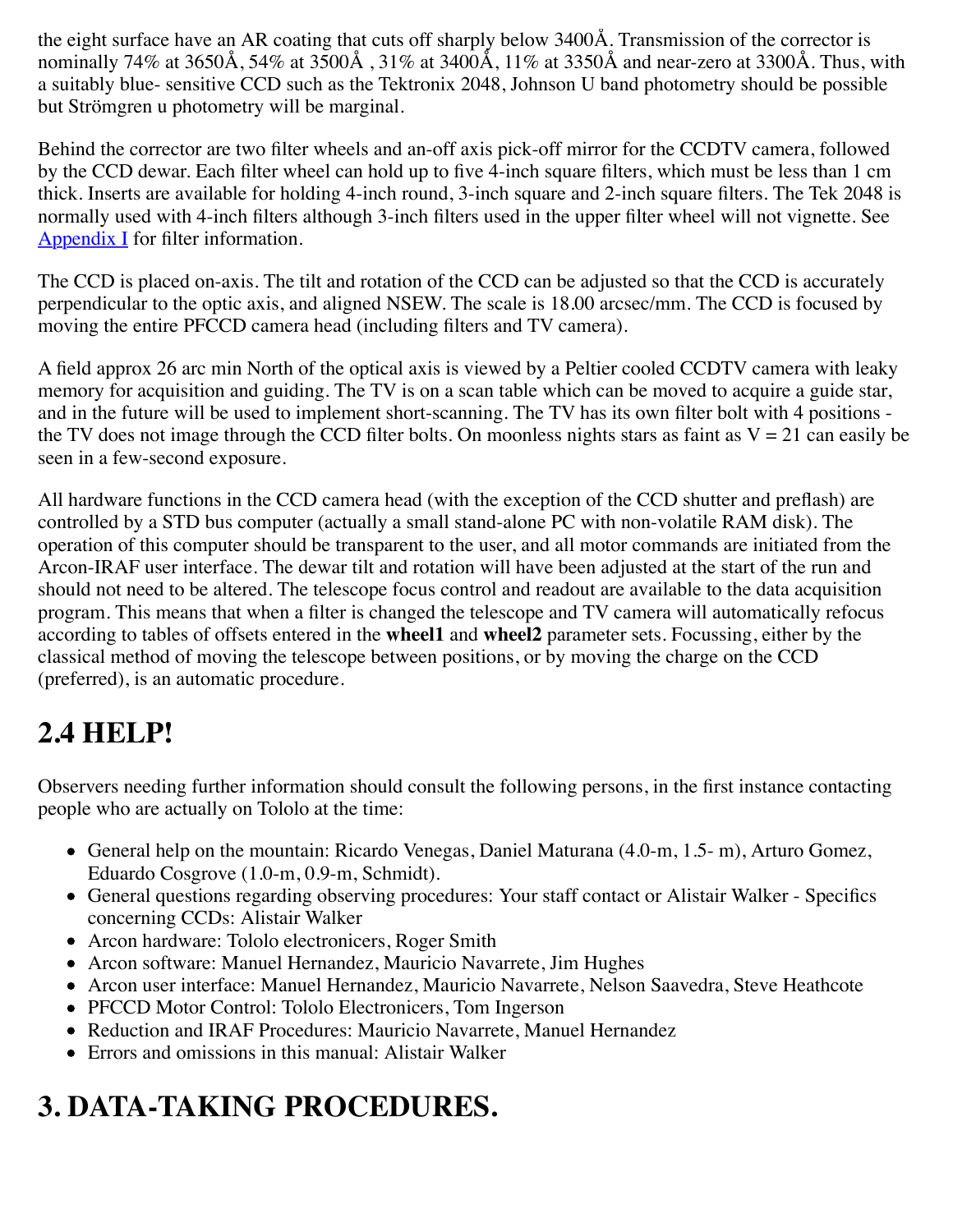#### **3.1 Introduction**

The IRAF-based user interface allows observing commands to be sent to Arcon from within the IRAF cl. This results in a single uniform user interface for data taking and data reduction and allows the Arcon user to employ features of the cl such as the parameter mechanism and the history editor. It also allows advanced users to write cl scripts which freely mix data acquisition and data reduction operations. We have tried hard to make the user interface look very similar to "ICE" as used at KPNO. However, users should be aware that it is NOT identical and parameter lists, etc. will differ.

Below we describe recommended observing procedures. You are recommended to use IRAF for reducing your data, and for writing your frames to dat tape or exabyte. Information on the use of CCDRED, and IRAF in general, is given in the manuals and cookbooks kept near the SUN terminal. Observer Support personnel and the Data Reductions Specialists can assist you with IRAF. But you should not go to the telescope and expect to learn IRAF at the same time as you observe!

**THE MANUAL ["THE ARCON-IRAF INTERFACE"](http://www.ctio.noao.edu/arcon/Arcon_IRAF_man.html) DESCRIBES OBSERVING SOFTWARE AND PROCEDURES. YOU SHOULD REFER TO THIS MANUAL FOR THE MECHANICS OF HOW TO TAKE DATA**. Only a brief outline is given below.

# **3.2 Starting Up, and Some Miscellaneous Advice**

1. You should login on the data acquisition computer using your assigned username as password. You will use the OPENWINDOWS environment, with XIMTOOL as the default diaplay. Several windows will open automatically, including a (blue-colored) IRAF ARCON user-interface window via which you interact with the CCD. There is also a (brick red-colored) IRAF reduction window, an ARCON console window, an ARCON status window with countdown timer, and an XImtool display window. The transputer boot-up is automatic (watch the ARCON console window). See the Observing Software Manual for procedures. IRAF should automatically start in the two IRAF windows. In the IRAF Acquisition window the **arcon** and the **astronomer** packages load automatically, correctly configured for the PFCCD. You will be asked whether tou wish to synchronize parameters (ie force the controller to the parameters that are set in the User Interface. Normally, the answer is "yes". In the IRAF Reduction window load the **arcon** and **quad** packages, and anything else you want. Back in the axquisition window, the **astronomer** package contains all the commands needed for observing. Some of these are:

- 1. **setdetector**initializes the CCD controller according to the parameters set in **detpars**. There are four other parameter files that control data-taking. They are **instrpars**, **obspars**, **rtdpars**, and **telpars**. You should review these parameter files and check whether they are set to your requirements. It is likely that only a few (if any) of the parameters will need to be altered. Do not change items at random!
- 2. **ccdinfo** lists the **detpars** pset, including the gain/read noise table, and the gain actually set.
- 3. setdewar, **settv**, **setscantable** interactively adjust specific PFCCD motors (if you say **setdewar inter+** for example, otherwise you are just prompted for the settings required.
- 4. **observe** this command controls data-taking. You can also use **zero**, **comp**, **dark**, **pflat**, **dflat**, **sflat**.
- 5. **abort**, **stop**, **pause**, **resume**, **tchange** interrupt an exposure (temporarily or permanently) (\*\*\*\* **abort** should not be used yet, use **stop** instead.
- 6. **preview**, **movie** read out the CCD without storing the data, once (**preview**) or continuously (**movie**).
- 7. **motorstat**, **motorinit** [note1,](http://www.ctio.noao.edu/pfccd/pfccd.html#footnote1) **motormove** read status, initialize, and move the PFCCD motors.
- 8. **wheel1**, **wheel2** set up filters, and differential focus.

2. You should check you know where your home directory is (**show home**) and where your pixel files are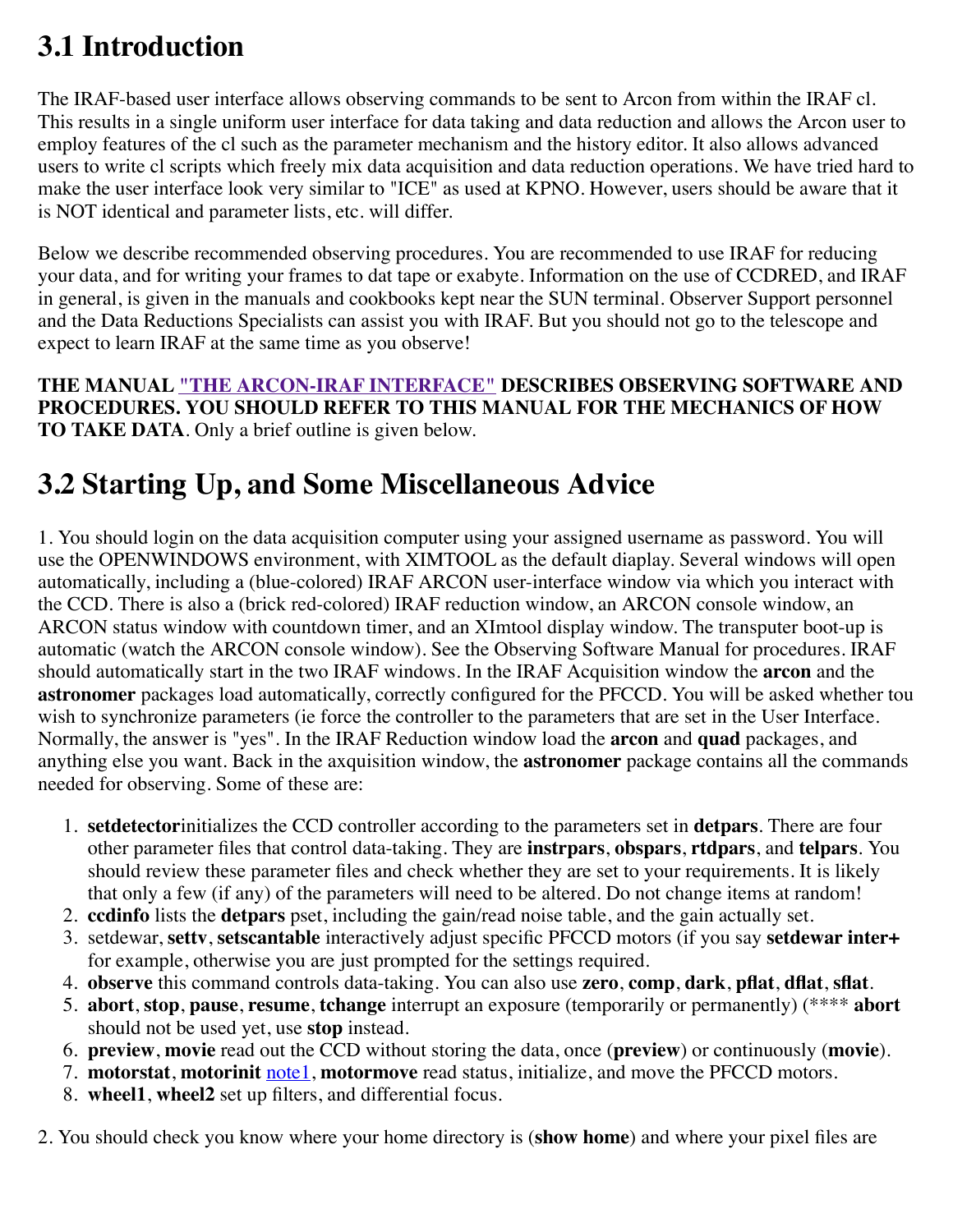going (**show imdir**). Check that you have lots of disk space (**disks**). Make sure that when you do an **observe** that an IRAF image ends up where you expect it do be. Display an IRAF image, using **display**. See below for instructions on how to check whether your CCD system is functioning correctly.

3. Some of the CCDs operated by Arcon have more than one (either two or four) output amplifiers available. The CCD is read out through each amplifier in parallel, the data is then digitized through (1,2,4) 16-bit analog-to-digital converters and then transmitted on a single serial fiber-optic line to the SUN computer. A raw bi- or quad-amplifier picture looks a little unusual. Each quadrant has a slightly different electrical offset (ie overscan level), and the four overscan segments are in the center of the picture. A CCD read out through two amplifiers can either have two overscan strips at the side of the picture (parallel split) or two parallel strips in the center of the picture (serial split). The real time display automatically removes the overscan and applies an offset to each quadrant to normalize the DC level. In addition, the real time display colors any saturated (ie 65535) pixel in red. 4. "Quad" CCD pictures are trimmed and overscan-subtracted in a separate pre- processing task called **quadproc** (in the **quad** package). Note that even after the pictures are trimmed and overscan subtracted the sky levels in each quadrant will not be identical (unless sky level is zero). This is because each of the four CCD amplifiers has a slightly different gain. This can be measured using **gfind** (**contributed** package). Gain variations between different amplifiers are removed when the object frames are divided by a flat field frame.

5. There should be an exabyte drive, a 9-track drive and maybe even a DAT drive available in your dome. The Arcon produces 16 bit data of type 'unsigned short integer' with valid data ranging from 0 to 65535. Thus the unprocessed frame from a 2K CCD requires about 8.8 Mbytes.

### **3.3 Instrument Setup and Checkout**

At the start of your observing run, Observer Support personnel will check that the CCD is operating correctly, and that all the hardware functions. They will fit your selected filters into the filter wheels. They will also have set the CCD gain and binning, via **setdetector**. See what they have done by typing **ccdinfo**. The gain and read noise are calculated using the **gfind** task which is in the **contributed** package. You will first need to do two low level (bias) exposures, and two high level exposures (both at the same light level).

**It is your responsibility to check that the instrument is operating to your satisfaction.** A few tests are suggested below which should aid you in this evaluation. You should also be on the lookout for any changes in the CCD characteristics during the run, which may signal the onset of CCD or dewar problems. Count rates from dome flat field (white spot) exposures should be the same from day to day, to better than 10 percent. You should also divide the night's flats by the previous night's and check to see that the division is quite flat, with perhaps only the addition of one or two "rings" due to specks of dust falling on the filters (ask for the filters to be cleaned if these seem excessive, but don't try to use your old flats later on). Examine zero (bias) exposures, they should not show horizontal or diagonally slanting noise "stripes", which move position from frame to frame. Sometimes very low level noise features are seen on zero frames, before complaining check whether these are at a significant level to affect your data. Use of the IRAF **imhist** command is also recommended. Histograms should exclude bad columns, edges etc., and should be smooth with no missing codes.

It is worthwhile making a few test exposures before proceeding further. These tests can be repeated as desired throughout your run. All can be done during the daytime.

#### **3.3.1 Zero (Bias) exposures.**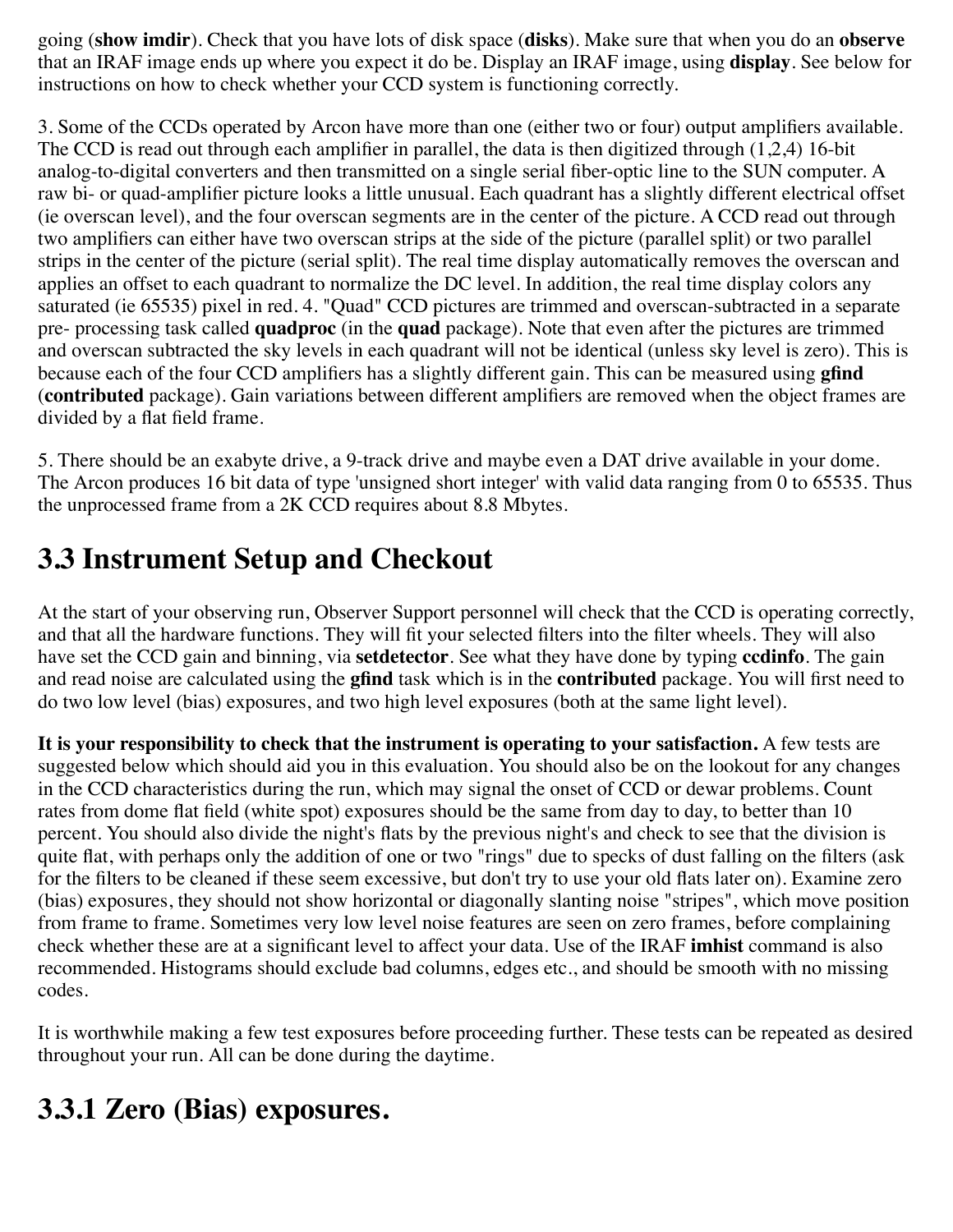These zero illumination exposures should show no noise patterns down to about the 1 adu level. They should be approx. flat although bright columns will show up (Tek 2048 #3). Now do an exposure (dome flat) that adds a small signal. Any exposure with some illumination should show the overscan strip. Don't forget that the Real Time Display automatically clips out the overscan so you will need to display the image within IRAF. The overscan strip may appear down the left side, right side, or center of the picture depending on the number and position of the CCD amplifiers in use (note that, to avoid confusion, the orientation of the CCD frame on the Real Time Display (RTD) and in IRAF does NOT change when a different readout amplifier(s) is selected. The overscan is on the right hand side of the picture (single channel readout, right-side amplifier), or down the left hand side of the picture, or down the center (quad readout). If you are reading through more than one amplifier the overscan strip will be made up of sub-strips, one for each amplifier.

#### **3.3.2 White Spot exposures.**

Ask for the telescope to be pointed at the white spot on the dome, and turn on the quartz halogen lamps. Make sure the telescope focus is approximately correct for the filters you will be using during the night. Put the color balance filter in the beam. This filter makes the 3000 C quartz lamps look more like the 5500 C night sky. Take a trial exposure, typically a few seconds through a broadband (B,V,R,I) filter. Display the frame, and do a row plot across it. The response should be reasonably flat (say  $\pm 10$  percent in general). After trimming and subtracting off the zero (bias) exposure (use **quadproc**) you can try dividing frames at two different count levels whereupon all the structure seen in the dome exposures should disappear to better than a few 0.1%. For CCDs with more than one amplifier in use, the "quadrant" edges should all disappear, to better than ~0.2 percent. Note that in general comparisons between parts of the CCD read out via different amplifiers is a powerful test for correct functioning of your CCD system. ARCON has separate data paths from the CCD until after the ADC, and it is very unlikely that a controller fault would affect each data path in the same way. In the above case we are testing for differential non-linearity, and can detect it far easier than we can measure absolute linearity, which for our CCDs is also at the 0.1-0.2 percent level.

#### **3.3.3 Dark Exposure.**

A five minute dark exposure (lights off in dome) should only show the hot columns (Tek 2048 #3) and a few cosmic rays and hot pixels. The general background should be at the same level as the overscan. For all our CCDs, the dark rate is so low in comparison to sky background rates as not to warrant doing long dark exposures, however if you insist, you should do several dark exposures at least as long as your longest object exposure. Hot pixels tend to be non-linear in their dark rate as a function of time so may not subtract out perfectly.

#### **3.3.4 Shutter Timing.**

The shutter unit has a 100mm clear aperture. The effective "open" time is always longer than the nominal number of seconds requested for your exposure time. This is a delay prior to opening and closing. The speed of the shutter blades is high and the corner-center exposure difference is only a few ms for the smaller CCDs. For the Tek 2048 the center-to-corner difference is some 60 ms (ie exposures are 60 ms longer than nominal at the center, and 0 ms longer at the corners). So beware when doing short exposures for flat fields and standards. Sometime during your run, it is a good idea to determine this correction. The easiest way of doing this is to compare (for example) a 20 second dome flat with the sum of 20 1s dome flats. The latter can be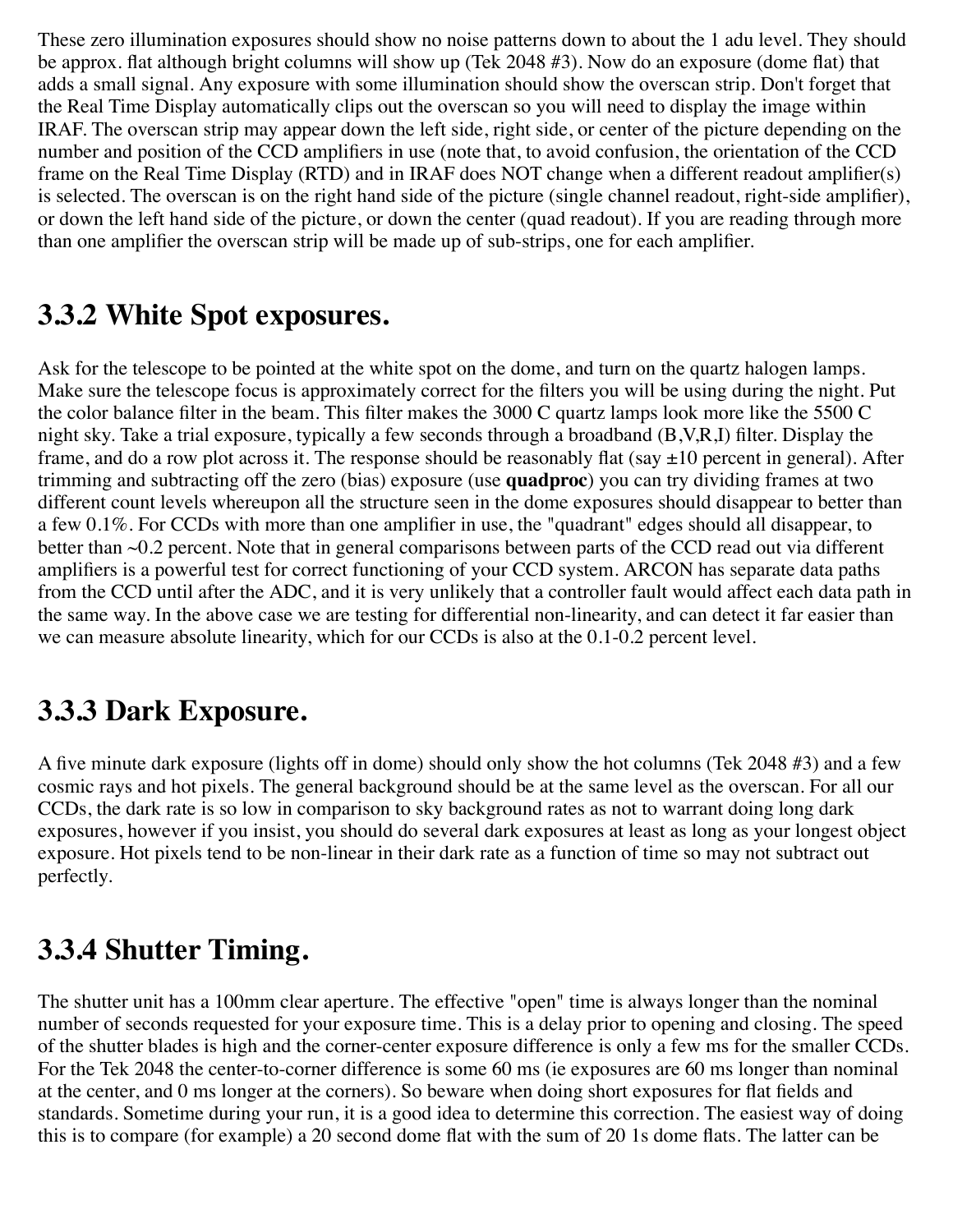done extremely quickly using the focus procedure but not bothering to move the focus (or the telescope), whereupon you can avoid reading the CCD out 20 times but the shutter will have opened and closed 20 times. Bracket this exposure with normal 20s exposures (just choose a filter and exposure time to give several thousand adu total counts), the bracketed exposures can be averaged to take out any drifts in the lamp output, but in any case it is wise not to begin this test until several minutes have elapsed after turning on the lamps. Subtract bias off the two frames, then if the counts are C1 for the sum of the 20 1s exposures, and C2 for the single 20s exposure, then to first order we have

shutter delay time  $(s) = (C1/C2) - 1$ .

You can easily do a contour plot which is probably the best way of displaying the result. You could also in principle correct all your data (see Stetson, in "Highlights in Astronomy, 8, 635, 1988).

Shutter times less than one second are possible, but below about 0.1s shutter operation is unreliable. However these very short shutter times are useful when checking the telescope pointing using a very bright star, for instance. Non integral shutter times are possible, and are correctly recorded in the image header. They will most likely be seen when using **pause** and **resume**.

#### **3.4 Calibration Frames.**

The following calibration exposures are essential so that your data can be properly reduced. Consult the CTIO IRAF manual for full details.

Most of the calibration frames can be taken during the afternoon. Almost all observers prefer to take calibration frames each day, and we also recommend this, but it is not absolutely essential. Observer Support personnel will help you to get set up if required. **If you have special requirements (dome flats in the morning etc) please consult with Observer Support in advance so that arrangements can be made. In general, it is assumed that astronomers will not wish to use the telescope for calibrations etc from approx 08h00 until at least 14h00.** Note that in order to ventilate the domes so as to minimize "dome seeing" it is normal for the shutters to be opened approximately one hour before sunset. Please try to finish your calibration frames prior to this time.

**3.4.1 Zero (Bias) Exposures.** These zero exposures can be started using the commands **zero** or **observe**. You should obtain between 5 and 25 exposures, if you are doing really low S/N photometry through narrow band filters then you should aim for the higher number. These can be combined into a single frame with an "average sigma clipping" algorithm (IRAF), the idea being to produce a "zero level" frame from which any cosmic ray events have been removed. You will get plenty of cosmic rays on the Tek 2048 frames due to the long readout time, so make sure you have at least 5 zero frames for this CCD. Combine these using **zerocombine** which you will find in the **quad** package.

**3.4.2 Dome (white spot) Flat Fields.** These exposures map the sensitivity variations of the CCD, and since the response alters as a function of wavelength it is necessary to prepare a flat field for each filter. Ultimately, the quality of your data will depend on how well you prepare your flat fields. You can use the **dflat** or **observe** commands to take dome flats. Broad band (eg BVRI) dome flats require use of a color balance filter. Do not use the color balance filter for U, or for medium band (eg Strömgren, DDO) or narrow band filters. You should aim for flat levels of several thousand (say 5000 - 40000) counts. Take a sequence of several exposures per filter.

The resulting frames can then be averaged to produce a single dome flat field frame for each filter. Data frames should successfully be flattened with dome flats to 1-2 %, perhaps a little better for redder passbands such as V,R,I. To do better than this there are two alternatives -either to use twilight flats alone, or to correct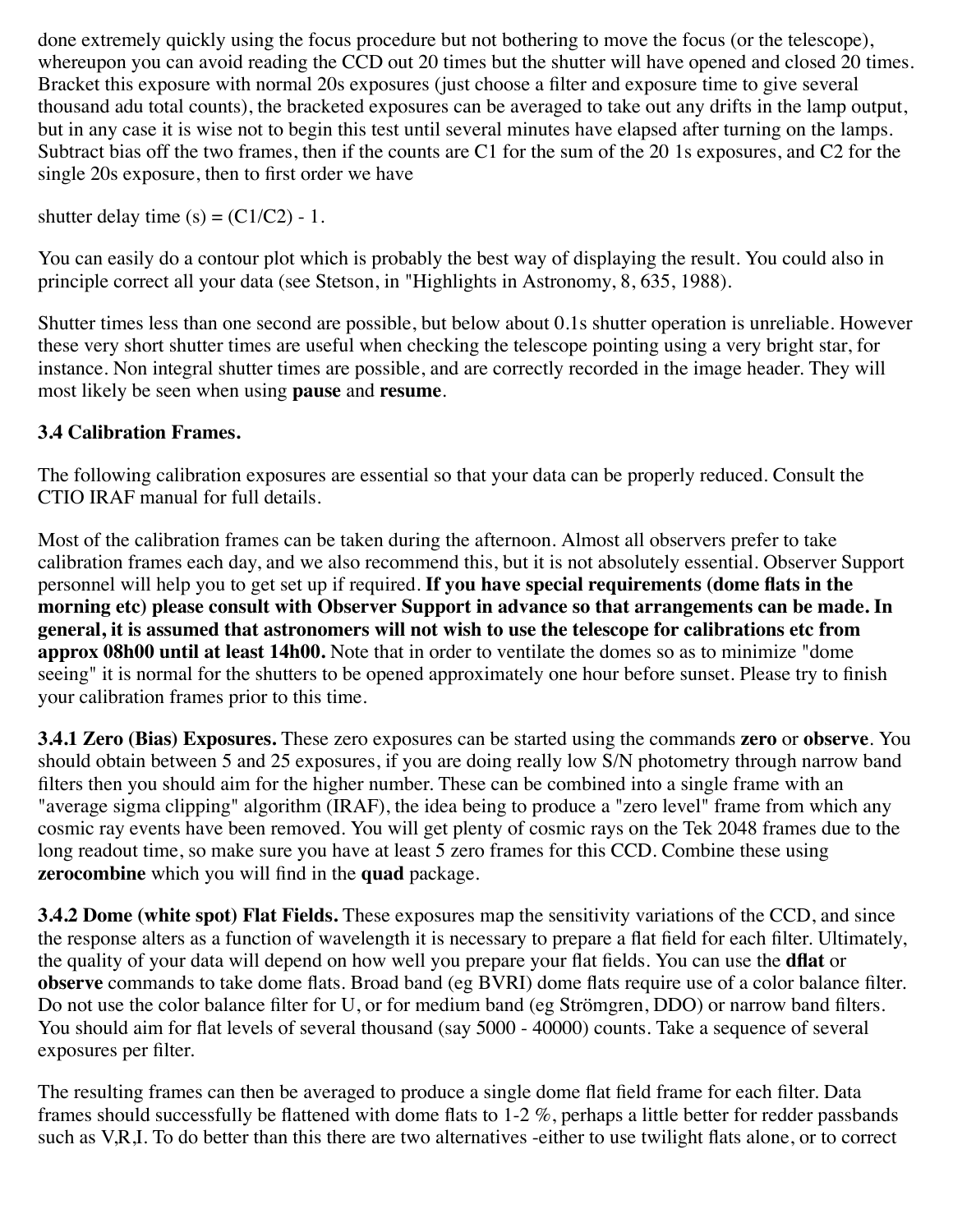the low spatial frequencies in the dome flats by using a dark sky exposure(s) or with the twilight flats. However you are advised to take dome flats anyway, just in case the twilight or dark sky flats are unsuccessful. You may find the dome flats are good enough for your purposes. NOTE - You can get excellent pixel to pixel statistics with dome flats, and in some cases this may be more important than low spatial frequency errors.

**3.4.3 Twilight Sky Flat Fields**. Broadband B and U (especially) twilight sky flat fields appear to flatten data frames better than do dome flats. However they will not have particularly good pixel to pixel statistics, particularly if you are working near 1 e-/adu. You can either use a smoothed twilight sky flat to take the low spatial frequencies out of your dome flats, thus preserving the good high spatial frequency S/N of the dome flats, or else dispense with dome flats and use the sky flats directly. Consider taking 2x2 or 4x4 binned frames and later use them as smoothed corrections to your dome flats in order to correct the low spatial frequency errors in the latter.

You will need to point the telescope towards the east (HA -3 hrs) in order to lessen polarization effects (or just leave it at the zenith, polarization effects seem to be minimal). Do not use color balance filters. As the sky darkens after sunset, take one second exposures (with U if you are using it) until the sky is dark enough so that an exposure of a few seconds gives about 20000-50000 counts. Use the **preview** command, and look at the counts in the ARCON STATUS window.

You should have time to take several flats in each filter, and if so these can be combined later (IRAF **flatcombine** in the **quad** package). To make it easier to remove star images from your flats, take the flats with the TELESCOPE DRIVE ON, and jog the telescope a little after each exposure. If you wait until it's too dark, then your exposures will be longer and the chances of getting significant contamination by stars is greater, particularly in R and I. These will be removed in the combining process as long as you have 4-5 deregistered frames. Twilight flats should be done in the order UBVRI and exposures should be at least 5-6 seconds long in order to reduce the center- corner variation due to the shutter to negligible proportions. Start the test U exposures at sunset or just a few minutes after. DON'T ZAP THE THOMSON CCD BY DOING (FOR INSTANCE) I FLATS JUST AFTER SUNSET- this CCD suffers from after- images!.

**3.4.4 Dark Sky Flats.** Exposures of "star-less" high galactic latitude fields can be used to provide an "illumination correction" to flat fields. There are several options. One is to take several stepped (e.g. 20 arc sec) exposures of the field then combine the exposures in such a way (e.g. median filtering) that faint stars are removed. Since the final frame will be heavily smoothed a sky level of 200-300 ADU over bias is sufficient. Be sure to remove any bad pixels before smoothing. The resulting smoothed frame can then be combined with the corresponding dome flat to form a master flat. That is, the sky flat removes low spatial frequency errors in the dome flat. The advantage of this procedure over using twilight sky flats is that you retain the good pixel to pixel statistics of the dome flats, and the color match is improved. In practice the latter advantage does not seem to be very important. The disadvantage of using a combination of dome flat + smoothed sky flat is that any high spatial frequency errors in the dome flats will not be removed, however in general these are few. A second option is to use the combined, star-less flats directly. You need lots of counts in the sky level to get good statistics, so this is really only feasible in the R and I bands. A third option is to prepare flat fields from combinations of your object frames. This is generally only possible if they contain few bright stars, and even then it may be necessary to "patch" out the brighter objects prior to combining the frames. But if you have lots of relatively long-exposure object frames then this is a very efficient method.

Note that dark sky flats are recommended so as to allow removal of any fringes due to night sky emission lines causing interference in the thinned CCDs (Teks). None of these CCDs fringe excessively (<1% in the I band is typical) and so you may not need to de-fringe.

With care, you should be able to reduce systematics in your flat fields to below 0.1 percent, and better over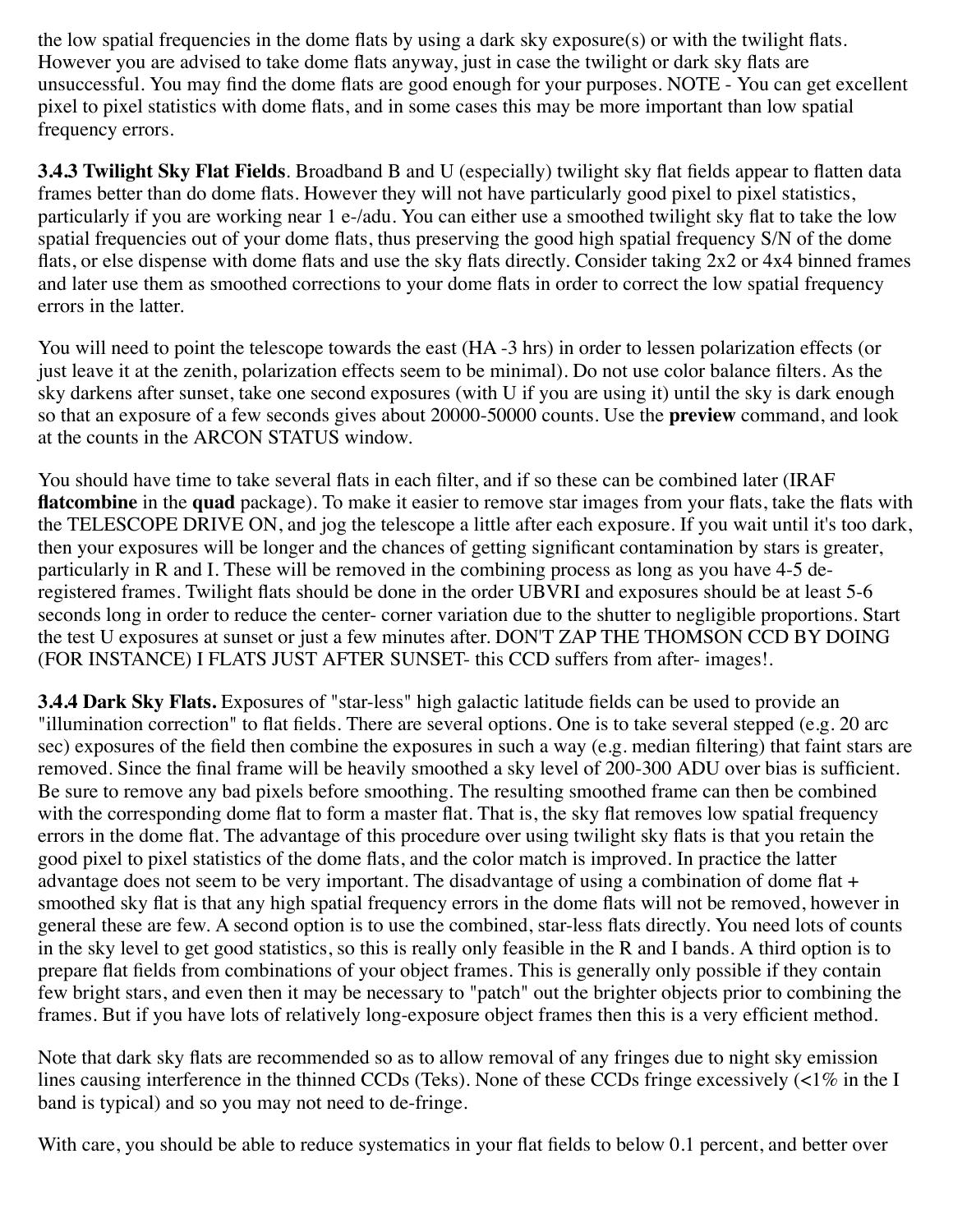smaller areas. It is possible to determine sky to maybe 0.01 percent, in sparse fields. To reach this degree of accuracy requires considerable care, and if you are unfamiliar with these rather specialized techniques you are encouraged to consult with your CTIO support astronomer prior to your observing run. (See J.A. Tyson, J. Opt. Soc. Am. A 3, 2131, 1986).

Positions where there are a few less stars than usual:

RA 01 20 22.4 DEC -30 49 04 (1986.5) RA 12 56 07.7 DEC -76 56 39 (1950) RA 16 49 42 DEC -15 21 00 (1982)

#### **3.5 Night Time Procedures.**

**3.5.1 Start of the night procedures.** About an hour before sunset the dome shutters will be opened unless calibration frames are still being taken. All doors should be closed and lights turned off. During twilight, your Observing Assistant will fill the dewar with liquid nitrogen, open the ventilation doors, and check the telescope pointing on a bright star near the zenith. If it is the first night that the CCD has been installed then the offset between the CCD and the acquisition TV camera will also be determined, and the focus of the TV camera checked.

Your Observing Assistant is familiar with focussing methods, offset determinations, operation of the TV and Guider, and will help if required.

**3.5.2 Focussing the Telescope.** On the first night set the telescope focus to the "nominal" value. Ask your Observing assistant or look amongst old Observing Record Sheets to ascertain the relevant value. Try pedestal (telescope) focus = 27000.

Accurate focus is found by taking several snapshots of the star, each at a different focus position. Use the **focus** command, with the relevant **obspars** and **instrpars** parameters set. At the 4-m, the focus mode should be set to "auto". This will allow multiple exposures on a single CCD frame. Please save your focus frames and write a note on the night report sheet saying where they are, they will be written to tape and kept as a database for seeing and optics improvements. For broadband filters at the 4m you can just point the telescope at any random field, a 10 second exposure in V will give you several stars suitable for determining the focus. Offsets for the standard UBVRI sets are known (ask Observer Support) so you need only focus one filter.

When focusing, always focus against gravity: move out (to larger readings of the pedestal). The procedure is as follows:

Once rough focus is known, a focus sequence can be done automatically. You specify the middle = approx focus, plus focus step size, plus number of measurements to make. Choose either telescope or detector (recommended) method. A step size of 50-100 units is suggested, use the smaller number if the seeing is good. The CCD will be read out after the last exposure. The sequence will automatically do a double space in offset **AFTER THE FIRST** exposure (be careful with multi-amplifier CCDs, the orientation of the sequence may be reversed when comparing the upper and lower halves of the CCD).

The quickest way to examine your images is to use **imexam** to plot profiles. Best focus will be that with highest peak intensity and minimum distortion in the wings. This last criterion is perhaps the most stringent one. **Make sure you check the focus for several stars on the CCD frame, and best over-all focus is achieved by using a star some**  $\sim 1/3$  **of the way center -> corner of the CCD**. The focus will change during the night, as it is a function of temperature and telescope position. In good seeing (FWHM <1.5") frequent focus checks are recommended especially if you move the telescope more than 10 or 20 degrees, thus you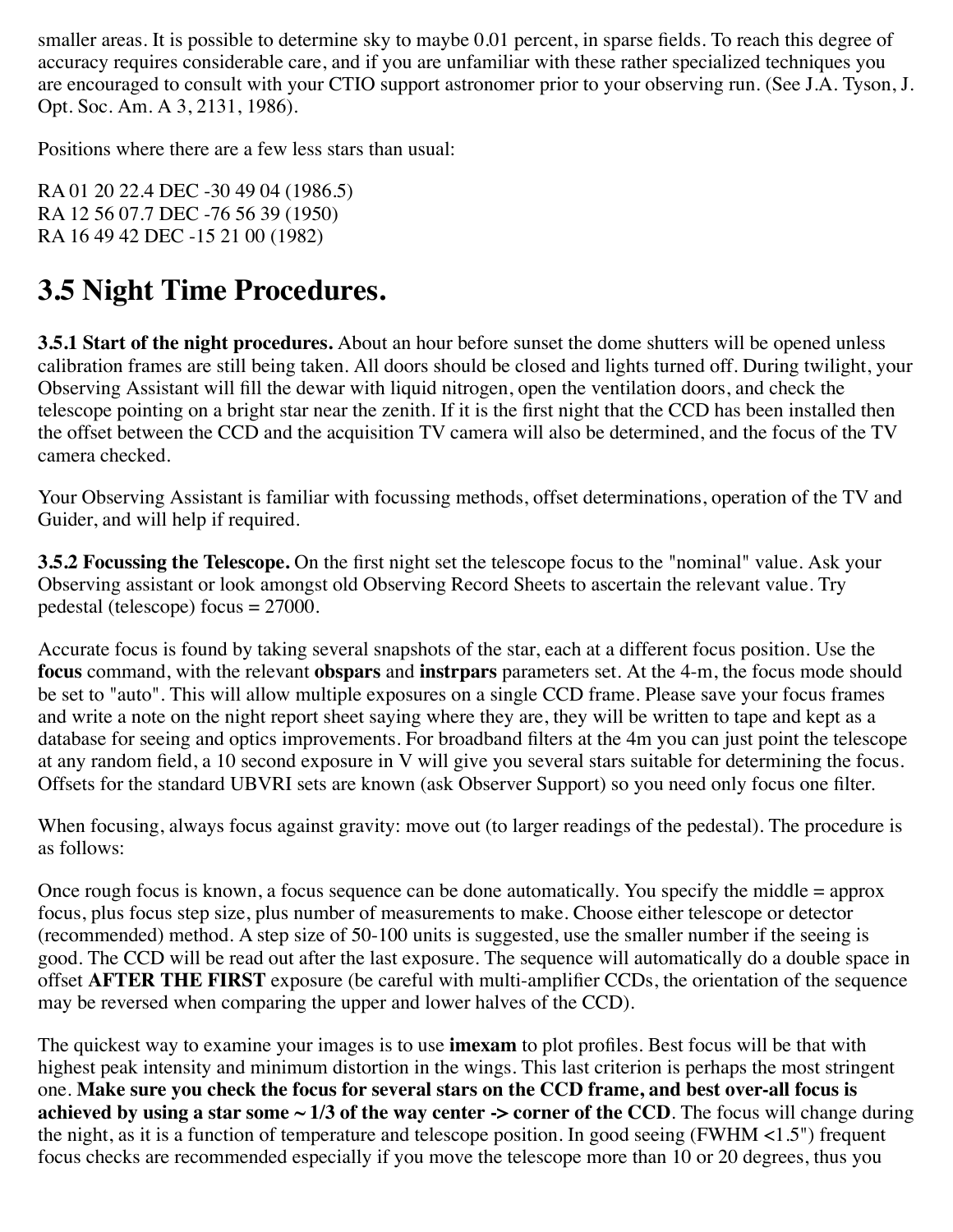should re-focus at your fields for best results.

**3.5.3 Checking the dewar tilts and rotation.** Do this (on your first night) using a focus frame. Compare the focus position (ie the value of the focus for best image quality) for stars near the four corners of the CCD. It is best to average results for 2-3 stars at each position. You should find that the focus variation corner-corner is no more than  $\pm$  100 microns. Since the Tek 2048 CCDs are not flat you should not waste time striving for perfection! At the time of writing, and with the Tek 2048 #4 CCD (Arcon 3.6) the tilts are set to

 $x$ dewarti = 600  $y$ dewarti =  $-400$ 

for best results. The rotation is set at its nominal value (zero). You can adjust the tilts and the rotation using **setdewar**. You can review all the motor positions including tilts and rotation with **motorstat**. The diagrams below represent three different examples of what you might find when you do a focus run. The numbers on the diagrams correspond to the focus at that position on the CCD. Beside each diagram is the prescription for returning the CCD to a position normal to the focal plane.

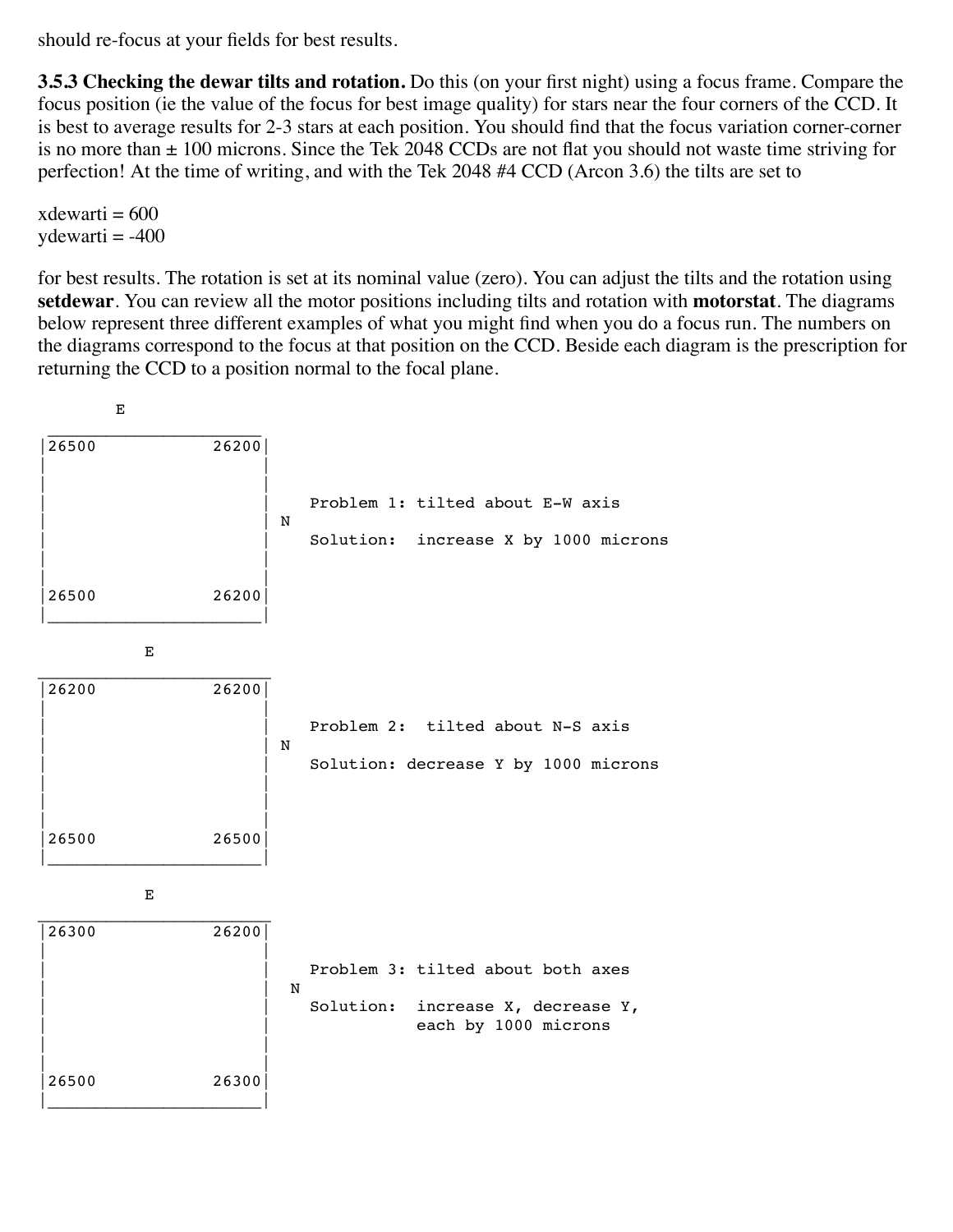You are cautioned that if the PFCCD motor-controller has its power cycled, or is manually reset, or the commands **motorinit** or **motorreset** are executed, then the tilts will be set back to their nominal (ie zero) positions. You will then need to reset the tilts using **setdewar**. The same is true for the other PFCCD motors, but their positions are generally rather more obvious and not so damaging to the data. Positions for all motors can be displayed by the command **motorstat**. If the Arcon software needs to be re-loaded, then answering "yes" to the question re synchronizing the controller will force both controller and the instrument to the configuration set by the User Interface parameter files (obspars, instrpars).

#### **3.5.4 TV Camera.**

A Peltier-cooled CCDTV camera serves both for field acquisition and for guiding. Field of view is approximately 4 by 3 arc minutes. On the CCDTV control panel integration time can be switch selected and gain/offset controls are available. Try integration time of 1-2 seconds, gain = 2 and offset so that you see star images. On the Leaky Guider (0.9m, 1.5m), hardware windowing allows the user to select the contrast and brightness of the displayed image optimum for detection and/or guiding. The autoguider does real time centroiding of a designated star in the TV field.

At the 4m PF, there is a TV filter bolt with four positions, directly in front of the CCD camera. It contains V,B,R and clear(fused silica) filters (positions 1-4) of identical thickness. Focus the TV after focusing the CCD. Watch for smallest images, preferably with the Leaky Guider switched to "digital". This focus is not that critical, as the guider will work fine on slightly out of focus images.

Normally the determination of the TV-CCD position offset will be carried out entirely by Observer Support personnel on the first night only. In any case, in these days of large CCDs it is more efficient to find objects and center up using the CCD in **preview** mode. But if you want to determine the offset, see the Software Manual.

**3.5.5 Guider Operation**. At the 4m, the CCDTV camera digital frame is fed directly into a PC running a guiding program written by Steve Shectman (Carnegie). This has a very nice display showing guide errors, etc. At the other telescopes the CCDTV signal is fed into a leaky guider. Best results are with a fairly contrasty image, and with the leak time set to 1/2 or 1 second leak. Longer times will not correct for rapid telescope motion, while no leak results in trying to guide too fast and may result in oscillation.

Set window first and identify a guide star on the TV monitor. Then enable only the "rectangular box" cursor. Do NOT try to adjust windowing while guider is enabled. The guide box always remains in view on the TV screen.

The guider, if it gets confused, can confuse you even more. Never try to move the telescope with the guider enabled. If the guide star vanishes for any reason (clouds, TV turned down, telescope moving, cursor A turned off), then the guider will try to center on noise. This could cause very large guide corrections resulting in unpredictable telescope motion.

#### **3.6 Observing.**

**3.6.1 Finding Your Object:** The quickest procedure is to point the telescope at the correct position and take a **preview** or **movie**. Alternatively the telescope can be positioned such that the object is on the TV, and then offset back to the CCD. Then find a guide star. If need-be, move the TV scan table (**setscantable**) and refocus (**settv**).

**3.6.2 Exposure times:** All the CCDs bleed charge down columns, and to a lesser extent across rows, when an integration is long enough for a star image to become saturated. All recover well from over-exposure,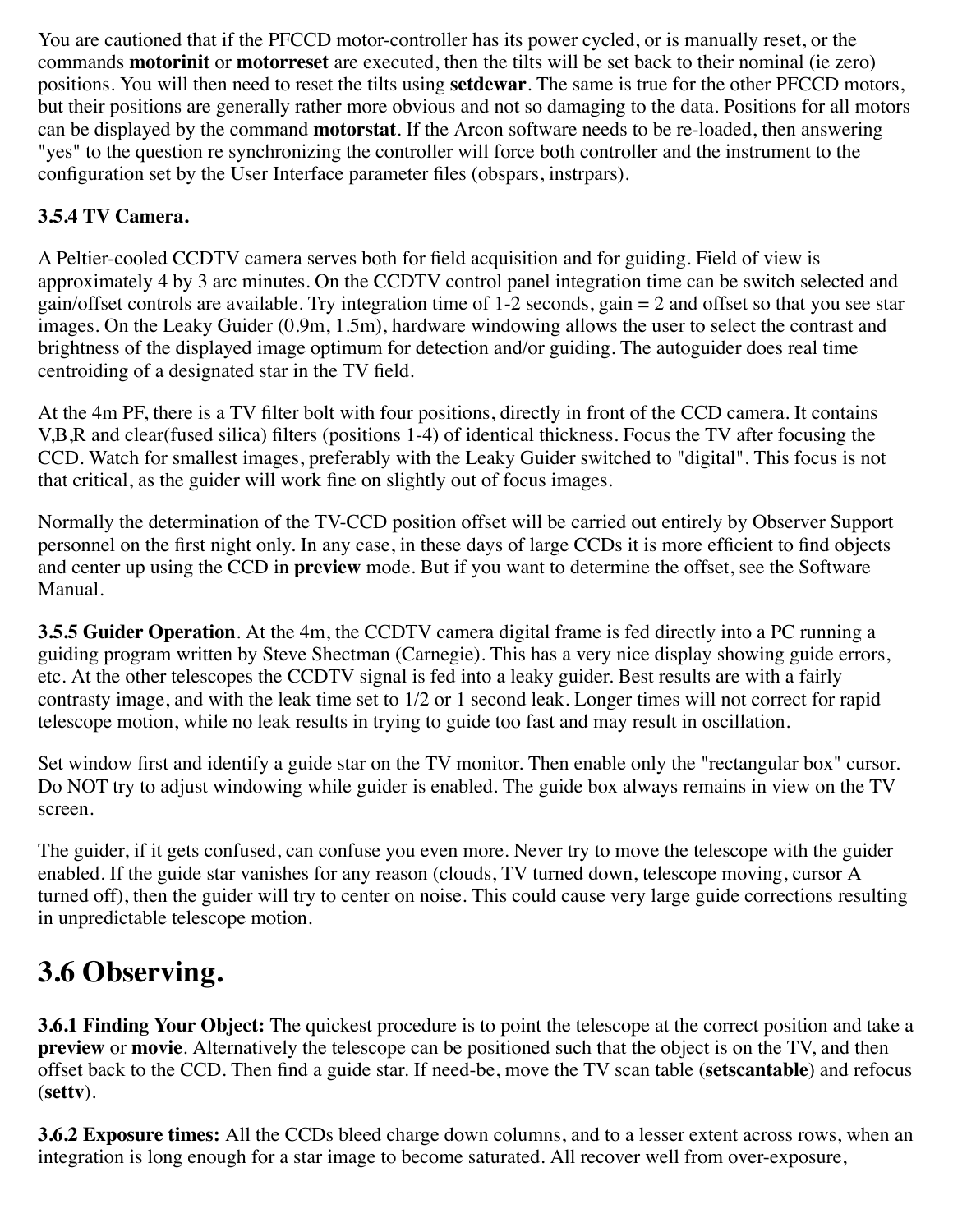however excessively bright stars should be avoided. All the CCDs have very low readout noise so there is an advantage in dynamic range by splitting a long exposure up into a number of shorter ones. You should also beware of bright stars just outside the CCD field. These can easily scatter light onto the CCD frame and make photometry difficult.

Cosmic rays tend to be either single or double hot pixel events. The standard way to remove them is to do at least 3 exposures (4 or more give better statistical results) of the same field and median (or use avsigclip option in the IRAF combine command) filter to remove transient events. The IRAF **cosmicray** and **imedit** commands can be effectively used to remove cosmic rays from single frames.

You should be careful not to over-exposure your object(s) of interest. Saturated pixels are colored RED on the real-time display.

**3.6.3 Bad pixels:** There are two types: 1) hot (above local background) and 2) cold (less than local background). Sometimes hot pixels tend to be found at the beginning of a column of cold pixels - it appears that most of the charge finds its way into just one pixel. Neither type are transient events: they are both permanent defects in the CCD. However, the number of bad pixels is a function of intensity: there are many more at low light levels. The Tek 2048 #3 CCD has hot columns and large charge traps. These are obvious, and should be avoided. The Thomson CCDs have about 20 short traps visible only at low background levels; at higher backgrounds almost all of these shorten to a single low pixel.

**3.6.4 Standard Stars:** In broadband UBVRI work excellent results have been achieved by using standards from Landolt (AJ 104, 340, 1992). There are several fields (eg T Phe, SA 98, SA 110) which contain several stars in a 3-4 arcmin diameter field with a wide range in color, and so are invaluable for use with large CCDs. John Graham's uncrowded E region standards (PASP, 94, 244, 1982) in the magnitude range of 10 to 16, the older Landolt standards (AJ, 78, 959, 1973; AJ, 88, 439, 1983) and some of the fainter (10-11 mag) Cousin's stars (J.W. Menzies et al., SAAO Circ., 13, 1) are useful. Copies of these lists are kept in each of the console rooms. Look carefully at the quoted errors on the standards before observing them. Residuals in the photometric solutions are a few percent at worst, and standard stars (properly done) repeat to 0.005 mag or better from night to night. It is preferable not to mix Landolt standards with those of Cousins/Graham if you are interested in getting systematics much below the 0.02 mag level, particularly for stars of extreme colors, and for U-B.

For other systems (Washington, Strömgren, Gunn, etc.) standards are fewer and less conveniently situated. If you are uncertain, consult your CTIO staff contact prior to your observing run.

For narrow band imaging one can try using spectrophotometric standards (R. Stone, J. Baldwin, 1983. MNRAS, 204, 347 and 1984. MNRAS, 206, 241, D. Hayes, 1970. ApJ, 159, 165, M. Hamuy et al., PASP 104, 533, 1992, PASP 106, 566, 1994).

The biggest mistake made in observing standards is to underexpose: try for a peak in the star of at least a few thousand ADU above background (exposure times of 5-20 seconds for  $V = 12$ -14 at the 4m). Shutter clocking is accurate enough to permit 1 second exposures but, as discussed above, you will need to correct for the shutter delay and for the uneven field illumination.

Use of faint photoelectric sequences (particularly those in crowded fields) requires caution; these often have proven to have systematic errors, and require long exposure times in each filter to reach the desired accuracy in a large measurement aperture.

The care with which one observes standards will be reflected in the accuracy of one's photometric calibration. It is common to observe several standards at the start of a photometric night, several more in the middle, and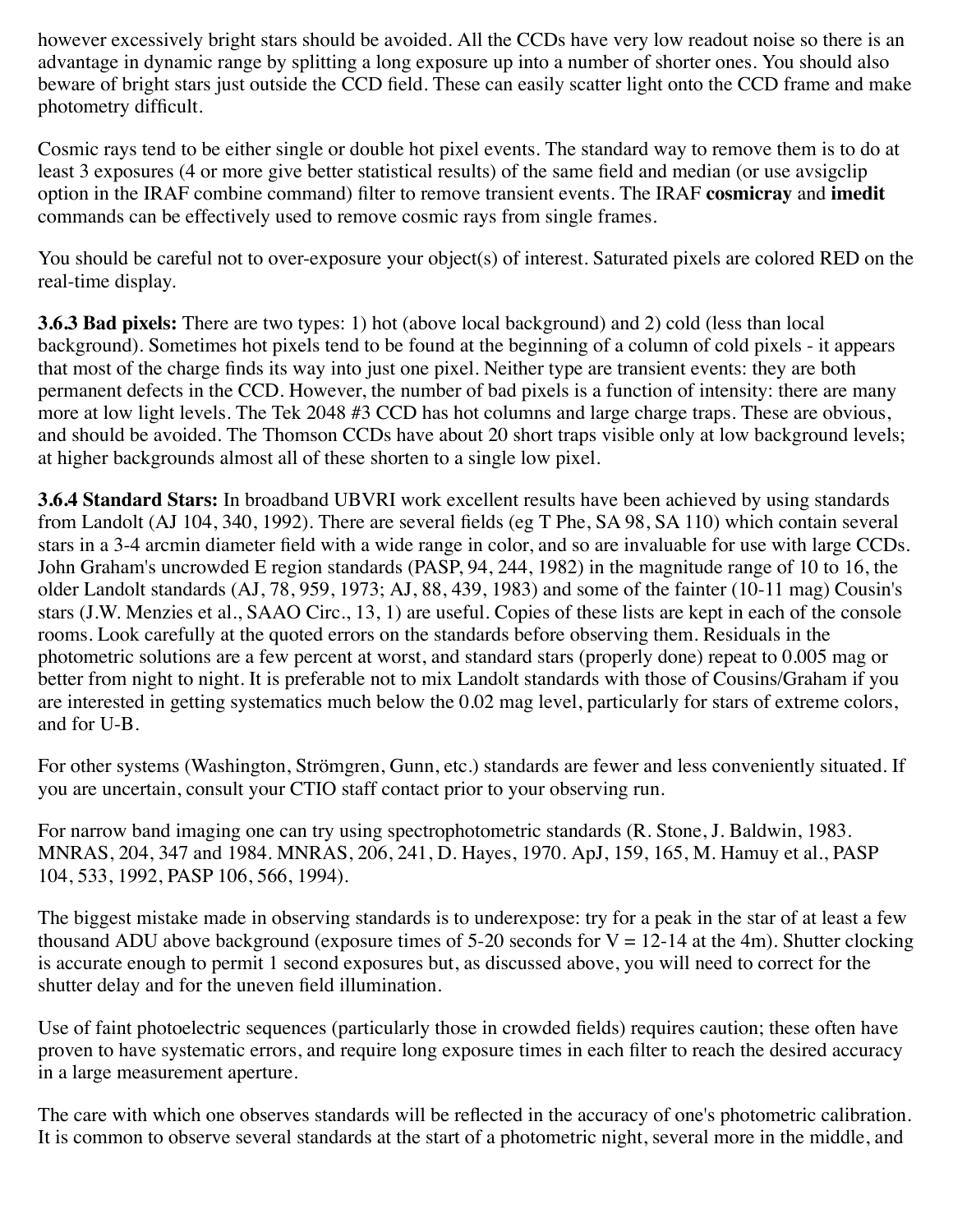still more at the end. If you have fields with only one or two standards, try taking two exposures of a standard field per filter, stepping the telescope by 20 arcseconds between exposures. The extra frame takes very little time, and insures against your star landing on a bad pixel or cosmic ray. For the highest accuracy one should definitely observe enough standards at a range in airmass to solve for the extinction coefficients. Tololo extinction can be as low as  $kV = 0.12$ , or  $> 0.2$  if conditions are dusty, so one should not rely on the nominal values (for instance in 1991-2 volcanic dust caused elevated extinctions). The CCD camera has shown itself capable of doing better than 1% photometry: it seems a shame to skimp on the external calibration necessary to achieve this. Furthermore, to make proper use of such an accurate calibration will require the existence in the object frames of uncrowded stars exposed to the same level as the standards.

### **4. DETECTOR CHARACTERISTICS**

#### **4.1. General Principles**

CTIO operates several types of CCDs. There is, as yet, no general purpose CCD and a CCD suited to your program will be the one scheduled. Loral CCDs require periodic UV- flooding in order to provide enhanced sensitivity below 5000Å, and must be kept cold in order to retain the improved response. The output signals from CCDs are extremely small (remember 1 electron =  $1.6 \times 10^{(0)}$ -19) Coulomb!) and the electronics must not allow significant extra noise to degrade the performance. In case of problems, electronic components can be replaced (at the board level) and if necessary, the CCD can be changed. If you are dissatisfied with the performance of the CCD system, please consult with Observer Support personnel.

At PFCCD the CCD is mounted in a downward looking liquid nitrogen filled dewar, and is kept at a constant temperature by a small heater. This temperature is displayed in the console room and should remain constant. If the temperature appears to be rising immediately alert either your Observing Assistant or Observer Support personnel. After initial power on and the dewar has been filled with liquid nitrogen for the first time, it requires at least 4 hours for all temperatures and operating voltages to stabilize. The dewar hold time is over 12 hours -filling at the start of the night will generally do for the whole night, except in winter time when, near midnight, the night assistant will ask for permission to return the telescope to the access platform in order to fill the dewar.

The analog signal (which can be considered to be some number of electrons) from each pixel of the CCD is first amplified, then passes through an integrator which discriminates against various noise sources, and is then converted into a digital signal by an analog-digital- converter (ADC). Hence the signal at this stage is measured in "counts" or " adu's" (analog- to-digital-units). The ratio adu/electrons is called the gain, although by convention we usually talk about the inverse gain, electrons/adu. The gain is an adjustable parameter on the CTIO CCD systems. The range of data numbers possible extends from 0 to 65535 (0 to 216-1, 16 bits).

#### **4.2 Detector Options**

A summary of the characteristics of the detectors normally used for direct imaging is as follows:

|                           | Tek 1024 | Tek 2048 STIS 2048            |         |
|---------------------------|----------|-------------------------------|---------|
| Pixels                    |          | 1024x1024 2048x2048 2048x2048 |         |
| Pixel size (microns)      | 24       | 24                            | 21      |
| Pixel size (arcsec)       | 0.3      | 0.43                          | 0.38    |
| Field size (arcmin        | 7.3x7.3  | $14.7x14.7$ $12.9x12.9$       |         |
| Readout noise (electrons) | $4 - 6$  | $3 - 5$                       | $3 - 5$ |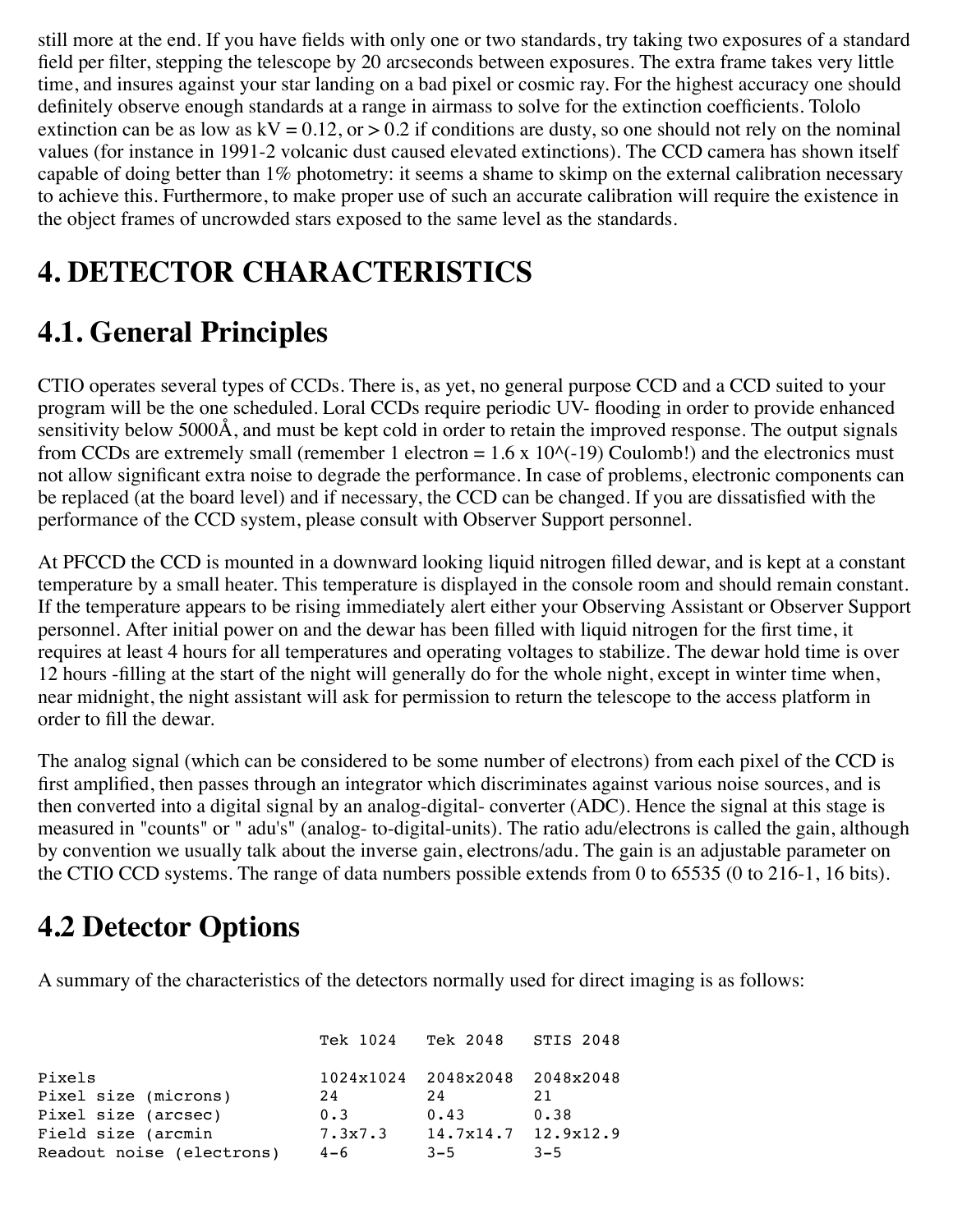| Electrons/ADU (typical)           | $1 - 4$         | $1 - 4$ | $1 - 2$ |
|-----------------------------------|-----------------|---------|---------|
| Cosmic ray rate (per min)         | 20              | 100     | ?       |
| U: Sensitivity at the 4m          | 10              | 30      | 20      |
| ( $U = B = V = R = I$<br>B:       | 180             | 239     | 90      |
| $V:$ ( = 20 mag                   | 350             | 348     | 150     |
| ( star, in<br>R:                  | 380             | 380     | 200     |
| (electrons/sec)<br>$\mathbf{I}$ : | 200             | 205     | 130     |
| Read time (quad, secs)            | 12 <sub>1</sub> | 30      | 30      |

Notes:

1. The full well capacity is the limit above which charge "spills" out of a CCD pixel into adjacent pixels. At some level below full well the response of the CCD becomes non-linear to incident light. Some CCDs retain excellent linearity right up to full well, but for others the departure from linearity becomes severe well below full well. This will define the practical maximum charge capacity per pixel. It may depend on details (slope, amplitude, levels) of the clocking voltages and for some of our devices there is some hope of improving the values given. Typically a factor 20 more charge must be accumulated before noticeable bleeding occurs. This bleeding is stronger in the column direction for our CCDs. With normal gain settings the data system limit of 65535 counts is reached prior to entering the CCD non-linear region. Care should be taken always to operate the CCDs in the linear part of their response.

2. The readout noise is somewhat dependent on gain, larger values of readout noise correspond to larger values of e-/ADU. Similarly, the read time is given for gains of 3-4 e-/adu.

#### **4.3 Detector Notes**

#### **4.3.1 The Tek 1024 CCDs**

We have two Tek 1024 CCDs, #1 and #2. At the present time only #2 (a quad amp devices) is being scheduled. Read noise is very low. Cosmetics are superb. QE is poor in the UV and U band photometry is not recommended. Note that these CCDs do not have the serial registers and amplifier areas shielded from light, consequently on high light level flat field exposures the overscans show an exponential decay and during reduction should be fitted with high-order splines. See the software manual for more details.

# **4.3.2 The Tek (SITe) 2048 CCDs**

We have three Tek 2048 CCDs (#3, #5,#6). These are thinned, AR coated devices like our Tek 1024s. Read noise is very low, and QE is similar to the Tek 1024's except the U band response is much improved. Tek #3 has several column defects, with bright columns on each side and three blocked columns near the center. These should all be avoided. Tek 2048 #6 is the CCD normally scheduled at the 4-m PF, while #3 is dedicated to the 0.9m., #5 is usually at the Schmidt. #3  $\&$  #6 have four low-noise amplifiers and thus have short read time, typically 30 seconds. #5 has one amplifier noisier than the rest, type "ccdinfo" to see the characteristics of the CCD you are using. .

# **4.3.3 The Thomson 1024 CCDs**

RETIRED!!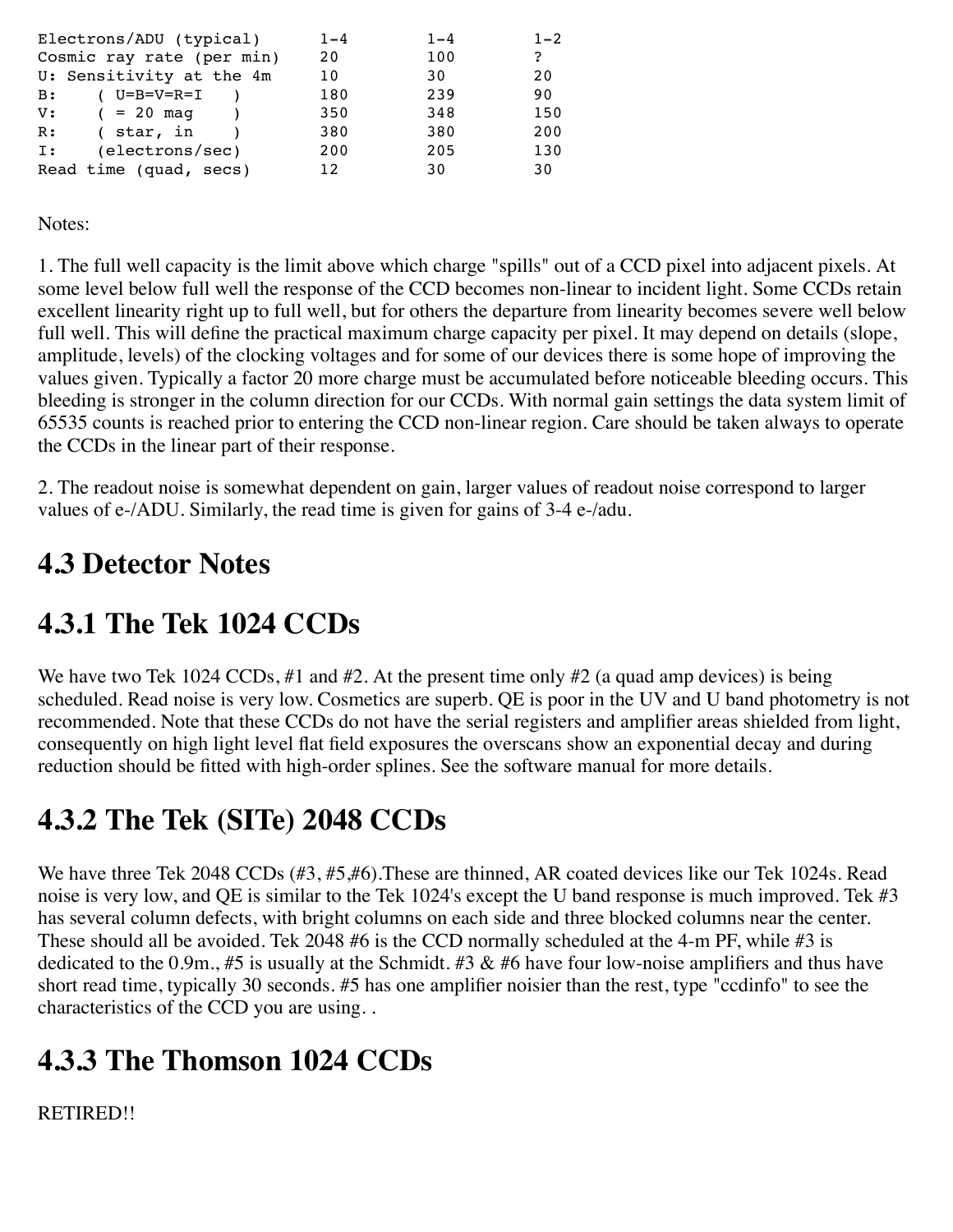#### **4.3.4 The STIS 2048 CCD**

The STIS CCD was made by Tektronix as part of the development of the CCDs for the Space Telescope Imaging Spectrograph. It has slightly smaller pixels than regular Tek 2048's, and our example is frontilluminated with a metachrome coating, thus its QE is just like the Thomsons (see above). The CCD is very low noise, and reads through all two amplifiers. It has a few column defects. Used as spare.

# **4.4 Detector Control Options**

The observer can control and change several CCD parameters. These are: the CCD readout format, the binning, the preflash time, and the gain. Observers should think carefully whether they need all the field (if not read a ROI) or the resolution (if not, bin 2x2). Even though the CCDs with quad readout have short read times by big-CCD standards, substantial gains in efficiency are possible by reducing the format.

#### **4.4.1 CCD Readout Format**

A single region-of-interest can be read out, positioned at an arbitrary place on the CCD. These operate very efficiently, for instance a 1024x1024 ROI centered on a Tek 2048 takes under 10 seconds to read out, while a 256x256 takes just 2 seconds.

# **4.4.2 Binning**

The ARCON controllers are able to bin pixels in various ways. The readout noise per pixel remains the same as in the unbinned case. The gain calibration is unchanged from the unbinned mode. For most direct imaging applications at CTIO the CCDs tend to undersample the images, so there is little advantage in binning. The main advantages of binning are that the readout time is shorter, and less data is created.

#### **4.4.3 Preflash Time**

Default is zero. All our CCDs operate without preflash. At the 4-m PFCCD the preflash illumination is rather uneven and thus of little use.

# **4.4.4 Gain**

Generally you will find for direct imaging a gain of about 3-5 e-/adu is a good compromise between sampling the read noise and achieving good dynamic range. Excessively high gain (ie small e-/adu) does little good since digitization noise is soon masked by CCD readout noise and photon statistical fluctuations. Different CCDs are somewhat different in their photon/adu conversion, noise and points at which non-linearities begin to occur. The method used to calculate the gain is described in  $\Delta$ ppendix II.

#### **4.5 CCD scales at various foci**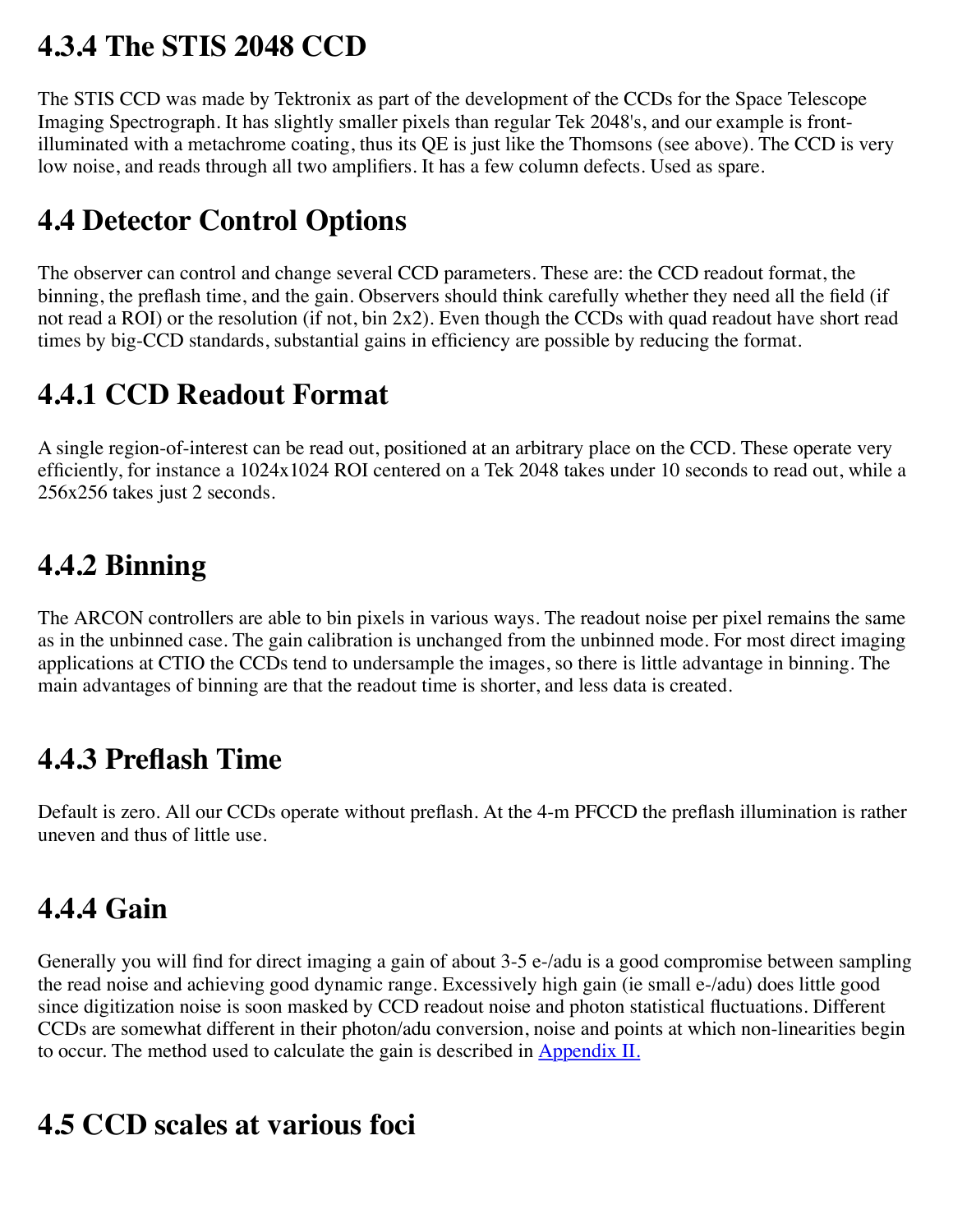#### **(1) Pixel sizes (arc sec)**

|                     | Tek  | Tek  | Thomson | <b>STIS</b> |
|---------------------|------|------|---------|-------------|
|                     | 1024 | 2048 | 1024    | 2048        |
| $4-m \t f/2.85$     | 0.43 | 0.43 | 0.34    | 0.37        |
| $4-m\ \text{f}/7.5$ | 0.16 | 0.16 | 0.13    | 0.14        |
| 1.5-m $f/7.5$       | 0.44 | 0.44 | 0.34    | 0.37        |
| $1.5-m$ f/13.5      | 0.24 | 0.24 | 0.19    | 0.21        |
| $0.9 - m f/13.5$    | 0.40 | 0.40 | 0.32    | 0.35        |
| Schmidt $f/3.5$     |      |      |         | $2 \cdot 0$ |

#### **(2) Field Sizes (arc min per side)**

|                     | Tek  | Tek  | Thomson | <b>STIS</b> |
|---------------------|------|------|---------|-------------|
|                     | 1024 | 2048 | 1024    | 2048        |
| $4-m \t f/2.85$     | 7.34 | 14.7 | 5.81    | 12.9        |
| $4-m\ \text{f}/7.5$ | 2.70 | 5.40 | 2.13    | 4.73        |
| 1.5-m $f/7.5$       | 7.41 | 14.8 | 5.87    | 13.0        |
| 1.5 $-mf/13.5$      | 4.09 | 8.18 | 3.25    | 7.15        |
| $0.9 - m f/13.5$    | 6.76 | 13.5 | 5.35    | 11.8        |
| Schmidt $f/3.5$     |      |      |         | 68          |
|                     |      |      |         |             |

#### **APPENDIX I:FILTERS FOR CCD IMAGING**

A [filter list i](http://www.ctio.noao.edu/instruments/newfilters.html)s available and can also be found in [NOAO Newsletter N](http://www.noao.edu/noao/noaonews.html)o. 34. A complete CTIO filter list is also available via ftp. See the WWW home page.

The PFCCD has two filter wheels each holding 5 filters. F1 is the wheel furthest from the CCD and normally contains only a color balance filter for use when doing dome flats. F2 usually contains U,B,V,R,I filters. Other filters can be installed when required. The nominal filter size is 4x4 inches. However 3x3 inch filters in wheel F2 do not vignette CCDs up to a Tek 2048 (49 mm square) in size. We have adaptors to accommodate 3x3 inch filters.

The (4x4 inch) filters we have available for the 4-m PFCCD are as follows:

- 1. UBVRI set. These are identical to the 3x3 inch filter sets we use at the 0.9-m and 1.5- m telescopes, and similar to the "Harris" implementation of BVR as used elsewhere, except that the prescriptions for B and V have been tweaked slightly. I is an interference filter and U uses a Copper Sulphate solution blocker.
- 2. Washington set (CMT1). Made according to prescriptions supplied by Doug Geisler. The T2 filter is identical to I (from UBVRI).
- 3. DDO 51.
- 4. Gunn griz.
- 5. Strömgren uvby.
- 6. Tyson J. A very broad-band filter which approximately matches the photographic J passband.
- 7. H 6563/75 and 6600/75.
- 8. [OIII] 5007/50.
- 9. [SII] 6723/50.
- 10. HST F-555W and F-814W.